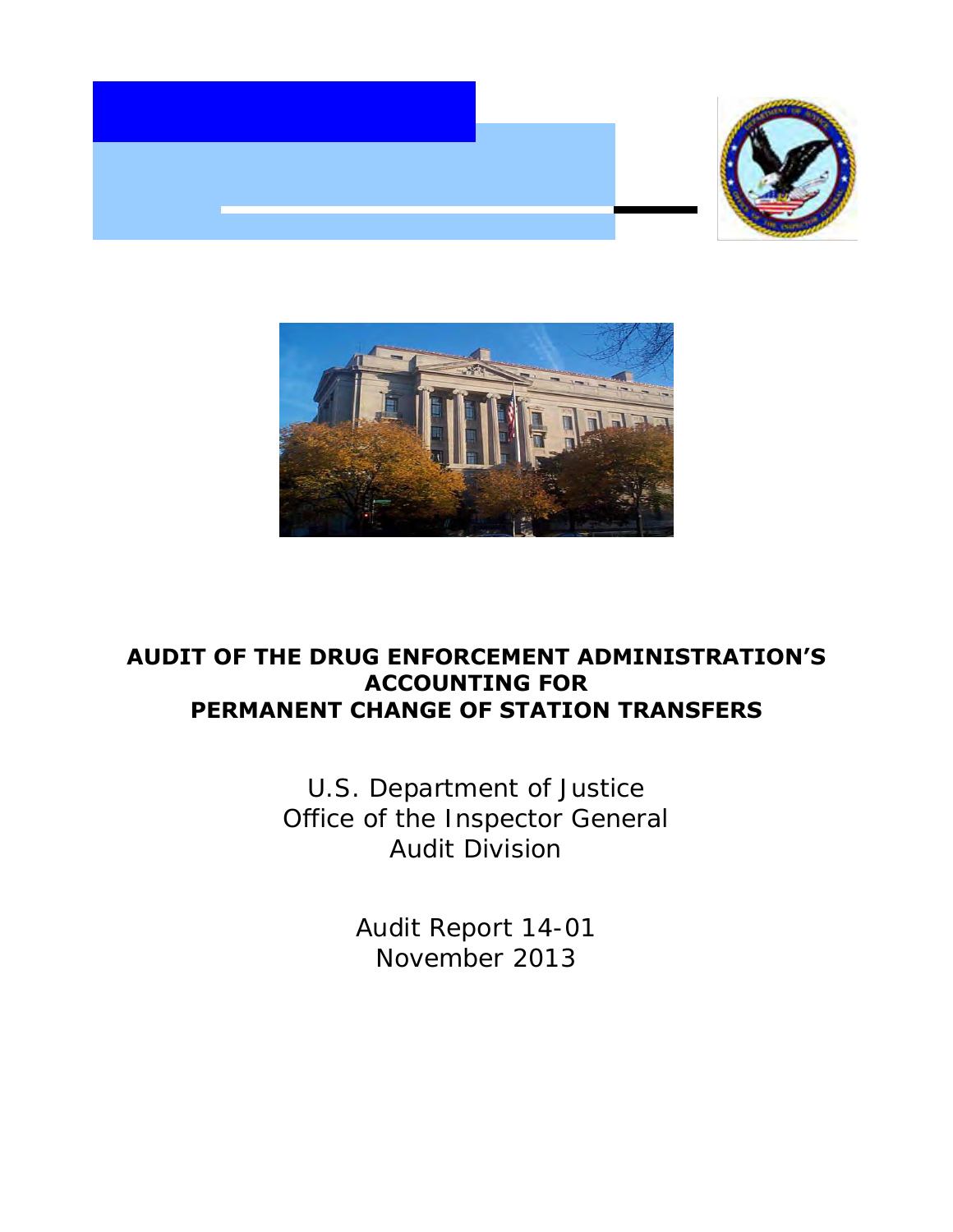# **ACCOUNTING FOR AUDIT OF THE DRUG ENFORCEMENT ADMINISTRATION'S PERMANENT CHANGE OF STATION TRANSFERS**

# **EXECUTIVE SUMMARY**

 and regulations of the United States. The DEA routinely transfers personnel housing costs. As of January 23, 2013, the DEA's fiscal year (FY) 2010 PCS expenditures amounted to  $$35,745,853<sup>1</sup>$  On average, each PCS transfer cost the DEA \$45,015; the median cost for transfers that year was \$34,455. The Drug Enforcement Administration (DEA) is the primary federal law enforcement agency charged with enforcing the controlled substances laws among its domestic and international offices to accomplish its law enforcement mission. This is done through permanent change of station (PCS) transfers, which often involve numerous expenses, including air travel for the transferee and dependents, shipment and storage of household goods, compensation for the sale or purchase of a residence, and temporary

We conducted an audit of the DEA's PCS transfers for FYs 2010, 2011, and 2012 to:  $(1)$  assess the adequacy of the DEA's management of its PCS transfer activities, and (2) assess the DEA's controls over resources employees who do not satisfy their continued service agreements.<sup>2</sup> expended on PCS transfers, including repayments required by those

 We concluded that the DEA established sound practices for the management of transfer activities and appeared to have adequate controls over resources expended on PCS transfers. Of particular note, our testing of PCS-related documents, which included expenditure records that included only five discrepancies totaling \$1,656; the remaining PCS expenditures were allowable and in accordance with the General Services Administration's (GSA) Federal Travel Regulation (FTR). 582 voucher and invoice packages totaling more than \$2 million, identified

 GSA-approved contractors, the DEA appeared to have taken initiative in its We also noted that, in addition to appropriately monitoring its primary

 $\overline{a}$ 

 $1$  FY 2010 is the most recent year for which DEA expenditure data is generally FYs 2011 and 2012. complete because transferee PCS-related expenses are still accruing for transfers initiated in

FYs 2011 and 2012.<br><sup>2</sup> Our audit did not include an evaluation of **the DEA's** justifications for the PCS transfers or their appropriateness, and it did not assess the DEA's use of, or expenses relating to, temporary duty (TDY) assignments.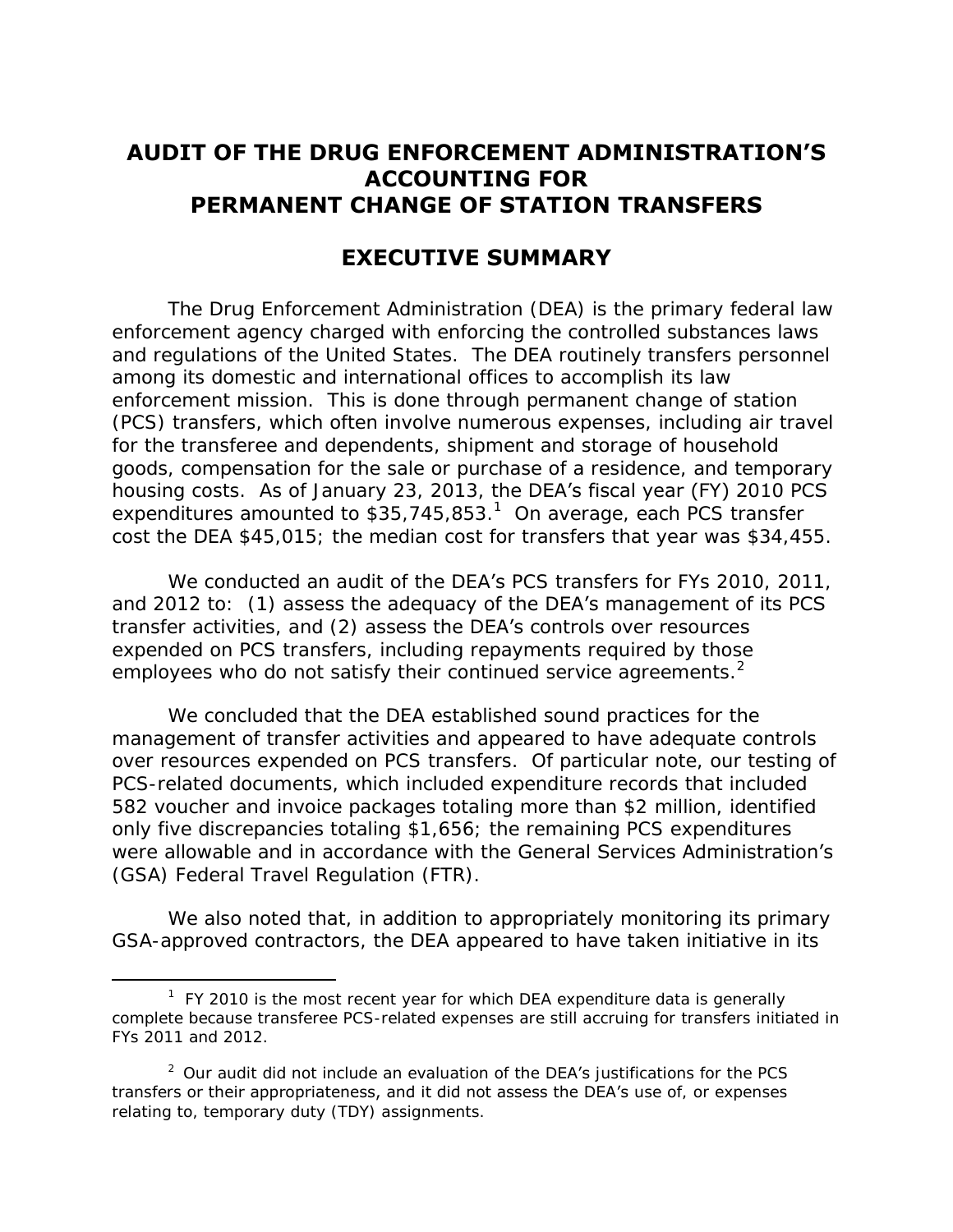management of PCS transfer activities by negotiating reduced rates with contractors, developing an electronic system for transfer activities, and maintaining a library of DEA-specific PCS-related handbooks, resulting in monetary savings for the government.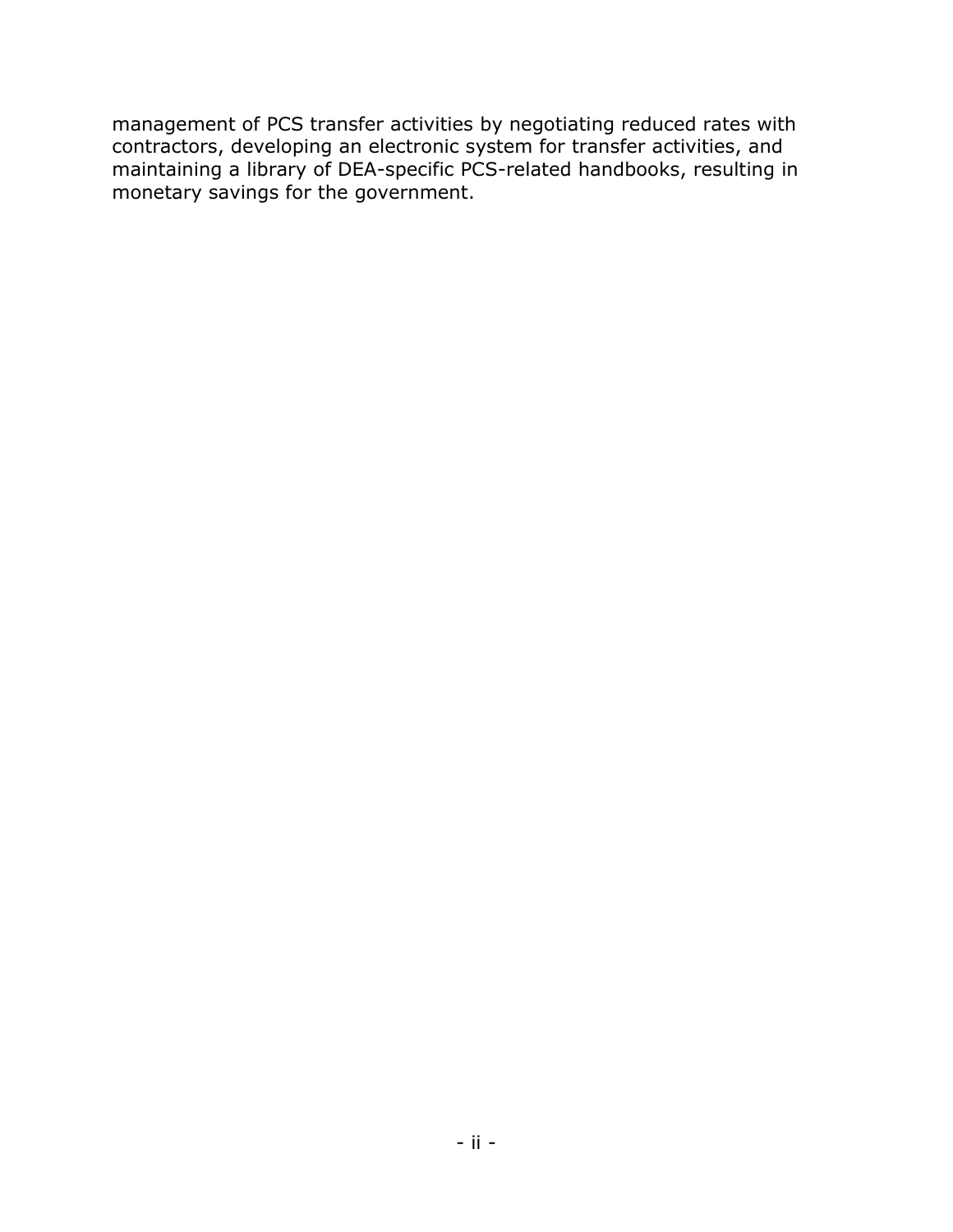# **ACCOUNTING FOR AUDIT OF THE DRUG ENFORCEMENT ADMINISTRATION'S PERMANENT CHANGE OF STATION TRANSFERS**

# **TABLE OF CONTENTS**

| PCS Process is Well-Established and its Oversight is Adequate 5 |
|-----------------------------------------------------------------|
|                                                                 |
|                                                                 |
|                                                                 |

| STATEMENT ON COMPLIANCE WITH LAWS AND REGULATIONS 15 |  |
|------------------------------------------------------|--|
| APPENDIX - OBJECTIVES, SCOPE, AND METHODOLOGY 16     |  |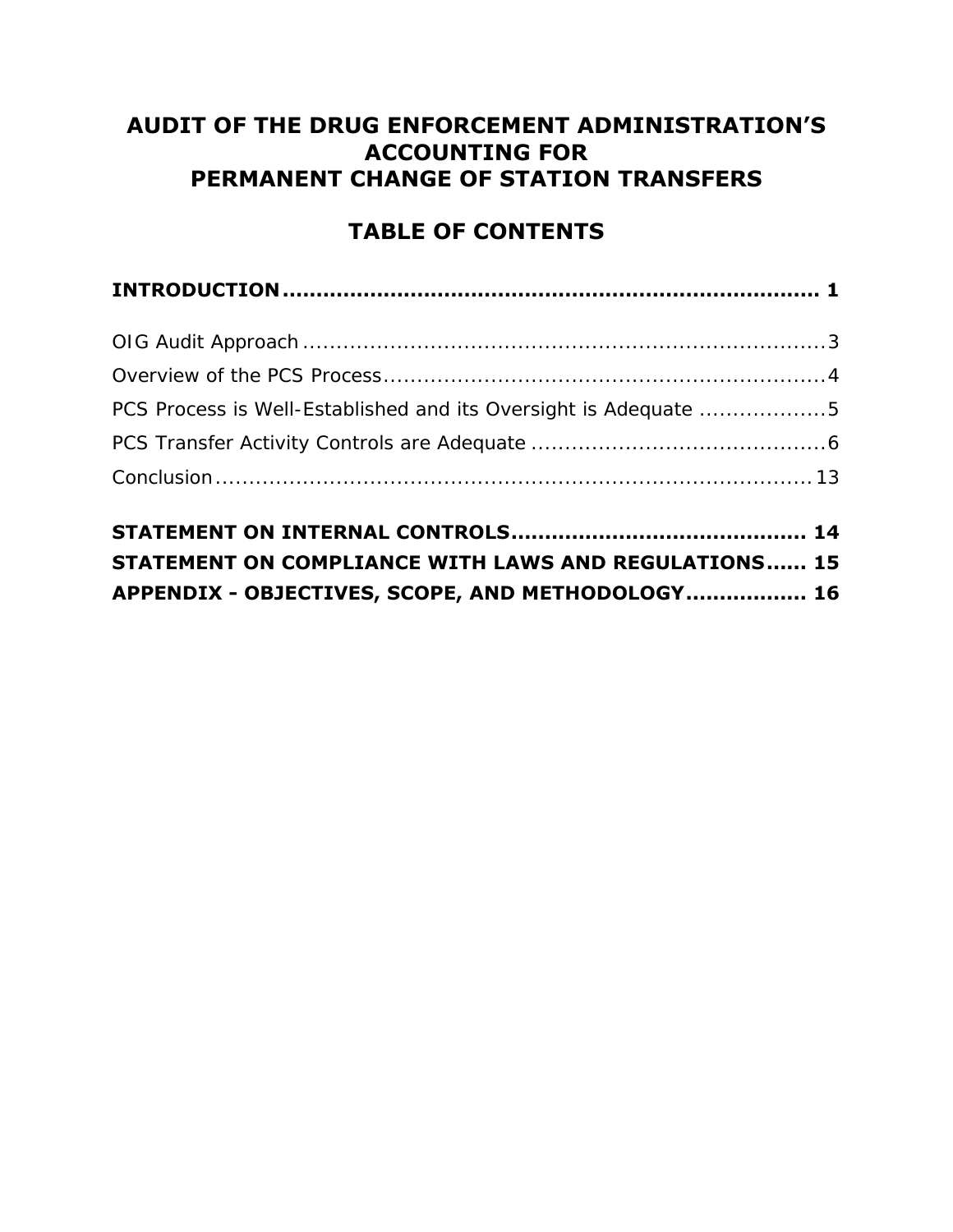# **ACCOUNTING FOR AUDIT OF THE DRUG ENFORCEMENT ADMINISTRATION'S PERMANENT CHANGE OF STATION TRANSFERS**

# **INTRODUCTION**

<span id="page-4-0"></span> and regulations of the United States. The DEA operates 223 domestic and 86 international offices and consists of more than 9,500 employees. The Drug Enforcement Administration (DEA) is the primary federal law enforcement agency charged with enforcing the controlled substances laws

 international offices to accomplish its law enforcement mission using permanent change of station (PCS) transfers.<sup>3</sup> PCS transfers can involve numerous costs, including travel expenses, family relocation expenses, purchase of a residence, and temporary and permanent housing costs. agreements which, if breached, require the employee to pay back the costs of the PCS transfer.<sup>4</sup> The DEA routinely transfers personnel among its domestic and shipment and storage of household goods, compensation for the sale or Employees who undergo a PCS transfer are required to sign service

 On average, each PCS transfer in fiscal year (FY) 2010 cost the DEA \$45,015; the median cost for transfers that year was \$34,455. FY 2010 is because transferee PCS-related expenses are still accruing for transfers initiated in FYs 2011 and 2012. The number of PCS transferees and the current total costs of these transfers for each fiscal year of our review period are shown in the following exhibit. the most recent year for which DEA expenditure data is generally complete

 $\overline{a}$ 

 $3$  Other mechanisms federal agencies use to transfer personnel, such as extended temporary duty (TDY) assignments, were not within the scope of our audit.

 $4$  Employees who complete an overseas assignment and then violate the service agreement upon their return to the United States are not required to payback certain expenses associated with their return to the United States as noted in the Federal Travel Regulation ch. 302-3.101, Table F.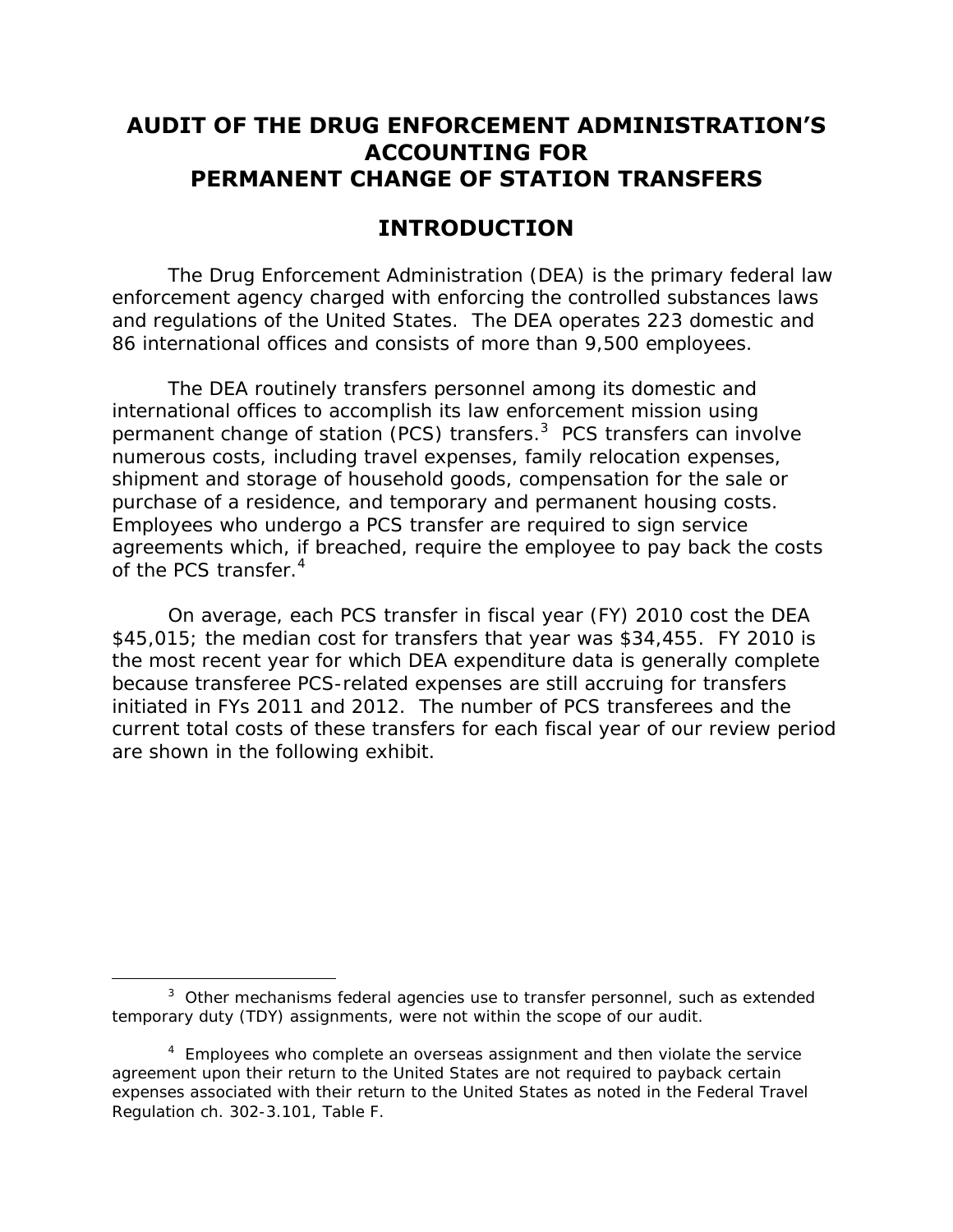#### **EXHIBIT 1. DEA PCS TRANSFEREES AND EXPENDITURES INITIATED IN FISCAL YEARS 2010 THROUGH 2012 AS OF JANUARY 22, 2013<sup>5</sup>**

| <b>FISCAL YEAR</b>           | 2010 | 2011                                          | 2012 |  |  |
|------------------------------|------|-----------------------------------------------|------|--|--|
| <b>Total PCS Transferees</b> | 810  | 718                                           | 674  |  |  |
| <b>Total Expenditures</b>    |      | $$35,745,853$   $$35,605,232$   $$23,557,896$ |      |  |  |

Source: DEA Office of Acquisition and Relocation Management

 categories. The transfer categories and a selection of benefit categories are described in the following exhibit. There are multiple types of PCS transfers and numerous benefit

 $\overline{a}$ 

 $5$  While transfers are initiated during a specific fiscal year, expenditures and obligations often span multiple fiscal years. For example, the home sale for a PCS transfer initiated in FY 2012 may remain open until FY 2014. As a result, the FY 2010 figure generally represents the total expenditures and will not increase considerably, while the FY 2012 figure reflects a smaller percentage of completed transfers and will increase more significantly.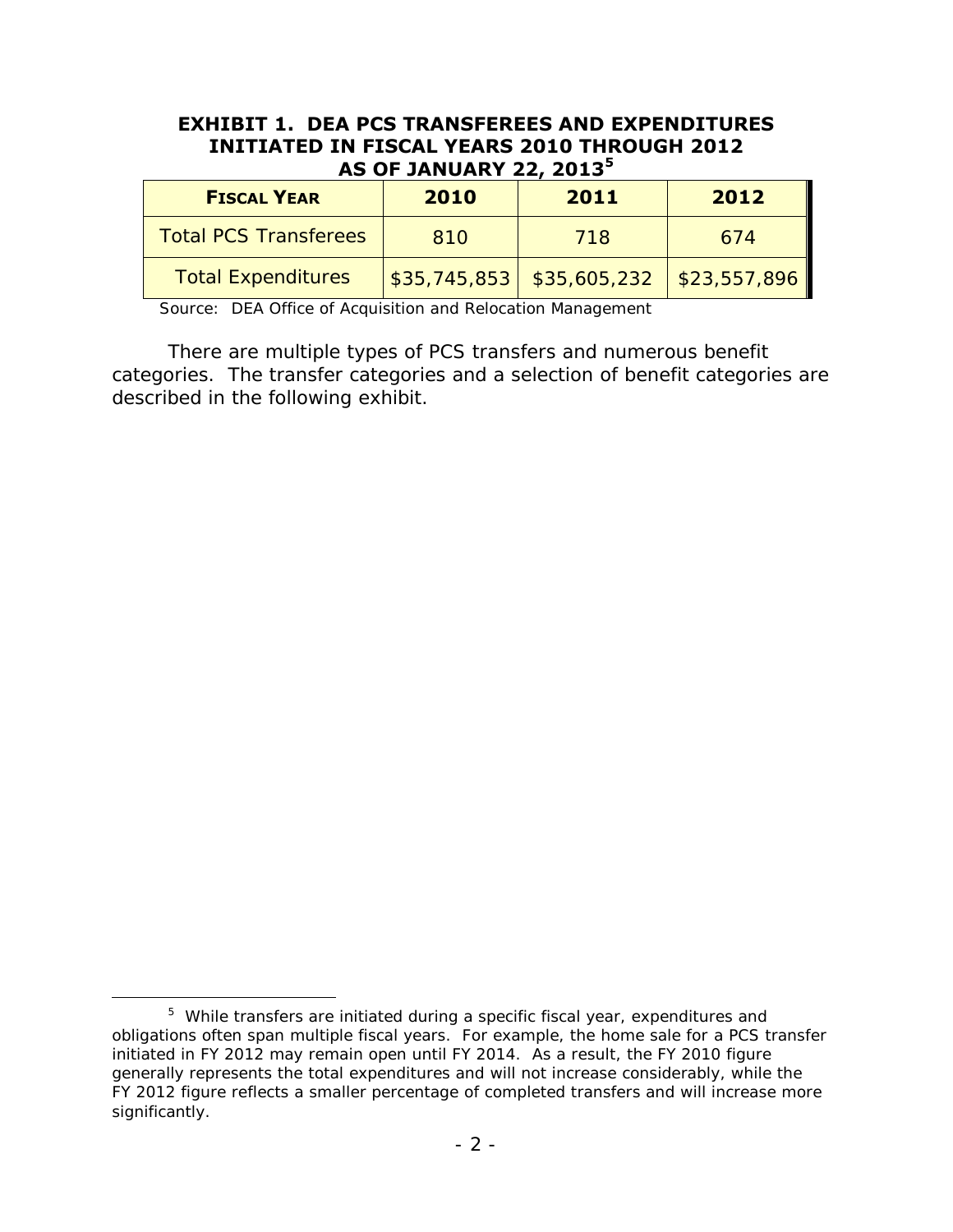### **EXHIBIT 2. DEA PCS TRANSFER TYPES AND BENEFIT CATEGORIES INITIATED IN FISCAL YEARS 2010 THROUGH 2012**

| <b>TRANSFER TYPES</b>                  |                |                                                                                                                                                               |  |  |  |  |  |
|----------------------------------------|----------------|---------------------------------------------------------------------------------------------------------------------------------------------------------------|--|--|--|--|--|
| <b>TYPE</b>                            | <b>ACRONYM</b> | <b>DEFINITION</b>                                                                                                                                             |  |  |  |  |  |
| Domestic-to-Domestic                   | <b>DD</b>      | A transfer from one domestic location to<br>another domestic location                                                                                         |  |  |  |  |  |
| Domestic-to-Foreign                    | <b>DF</b>      | A transfer from a domestic location to a<br>foreign location                                                                                                  |  |  |  |  |  |
| Foreign-to-Domestic                    | <b>FD</b>      | A transfer from a foreign location to a<br>domestic location                                                                                                  |  |  |  |  |  |
| Foreign-to-Foreign                     | FF             | A transfer from one foreign location to another<br>foreign location                                                                                           |  |  |  |  |  |
| <b>BENEFIT CATEGORIES</b>              |                |                                                                                                                                                               |  |  |  |  |  |
| <b>BENEFIT CATEGORY</b>                | <b>ACRONYM</b> | <b>DEFINITION</b>                                                                                                                                             |  |  |  |  |  |
|                                        |                |                                                                                                                                                               |  |  |  |  |  |
| <b>House Hunting Trip</b>              | <b>HHT</b>     | Transferees moved on a domestic-to-domestic<br>basis are allowed to take a 10-day trip to<br>search for a new residence                                       |  |  |  |  |  |
| En Route Travel                        | <b>ERT</b>     | Transferees and dependents are reimbursed<br>for applicable costs when traveling from one<br>station to the next                                              |  |  |  |  |  |
| Miscellaneous Expense Allowance        | <b>MEA</b>     | Transferees are allowed reimbursement for<br>necessary expenses not covered in other<br>categories                                                            |  |  |  |  |  |
| <b>Temporary Quarters</b>              | <b>TQ</b>      | Reimbursement for food and lodging expenses<br>while staying in a temporary location, such as<br>a hotel, when waiting for permanent residence<br>to be ready |  |  |  |  |  |
| <b>Real Estate</b>                     | <b>RF</b>      | Transferees are allowed various<br>reimbursements when selling or purchasing<br>real estate                                                                   |  |  |  |  |  |
| Household Goods and Storage In Transit | HHG and SIT    | Reimbursement for the transport and storage<br>in transit of household goods                                                                                  |  |  |  |  |  |

Source: OIG Analysis of the Federal Travel Regulation

## <span id="page-6-0"></span>**OIG Audit Approach**

 we conducted an audit of the DEA PCS transfer program to assess the program and identify any potential savings. The scope of the audit included PCS transfers for FYs 2010, 2011, and 2012. Given the high cost of PCS transfers, the variety of employee PCS-related expenses, and the government's current stringent fiscal climate,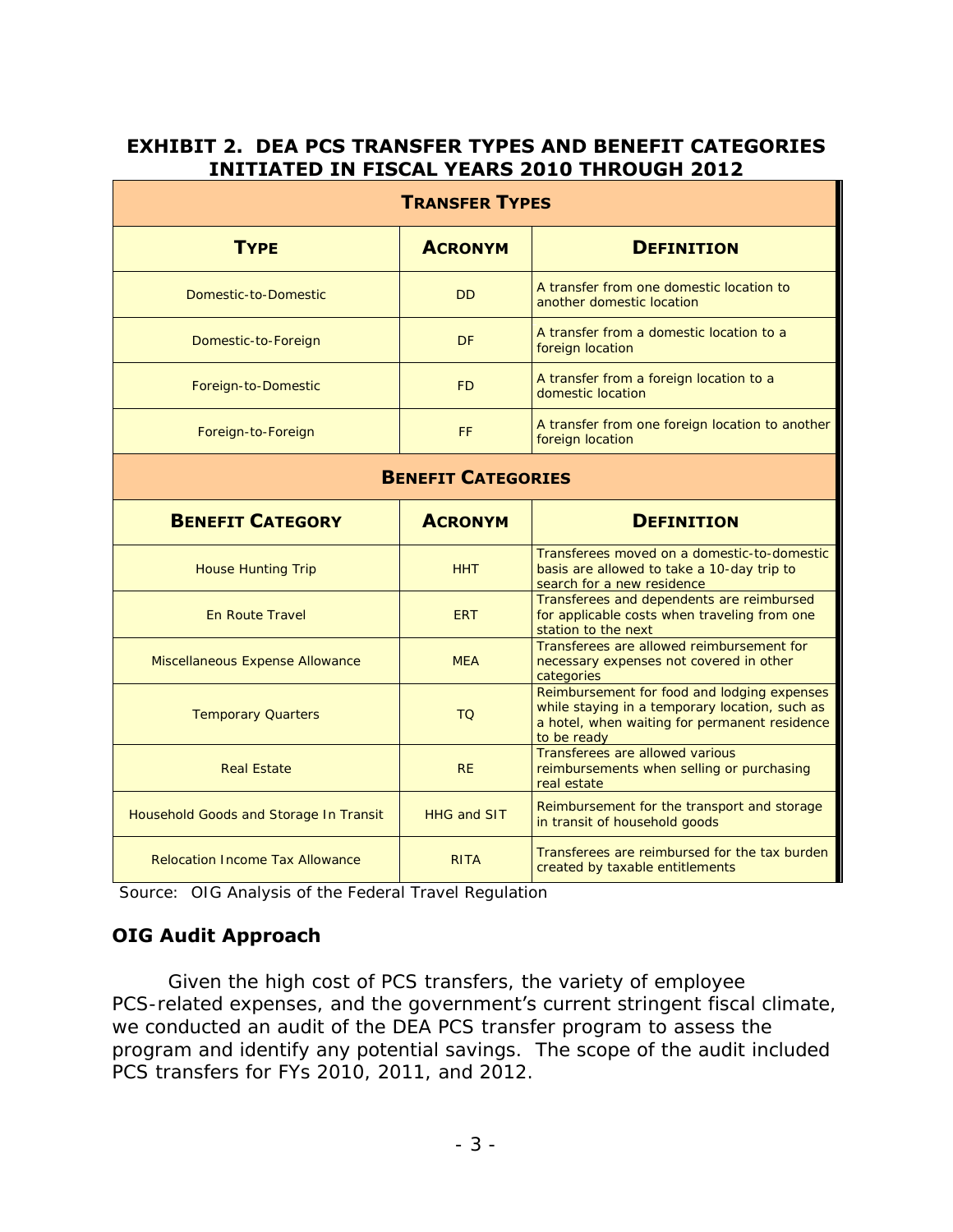Our audit objectives were to:  $(1)$  assess the adequacy of the DEA's management of its PCS transfer activities; and (2) assess the DEA's controls over resources expended on PCS transfers, including repayments required by those employees who do not satisfy their continued service agreements.<br>We reviewed **the DEA's** PCS transfer process from the point where an We reviewed the DEA's PCS transfer process from the point where an employee was selected to undergo a PCS transfer. Our audit did not include and selection decisions that resulted in PCS transfers. Nor did it include an analysis of the procedures and practices used by the DEA to determine the frequency, necessity, or appropriateness of employee rotation or promotion analysis of the DEA's use of, or expenses relating to, temporary duty (TDY) assignments.

#### <span id="page-7-0"></span>**Overview of the PCS Process**

The DEA's Office of Acquisition and Relocation Management (FA) is the primary office responsible for the PCS transfer process. The DEA's Office of Global Enforcement also participates in transferring DEA employees and their families abroad by providing family liaison services, passport and visa assistance, and required training coordination.

 units within FA: (1) the Transportation Management Unit, (2) the Financial Management Unit, and (3) the Relocation Management Unit. As shown in the following exhibit, PCS transfers are managed by three



# **EXHIBIT 3. DEA PCS PROCESS**

Source: OIG depiction of DEA information

 Transportation Management Unit – disseminates PCS information to the transferee, counsels each transferee regarding his or her benefits, and uses 10 domestic and 5 foreign contract carriers to transport transferee goods. The Transportation Unit also works with the Financial Management Unit to commit and obligate funds. specific needs, generates PCS orders that detail entitlements and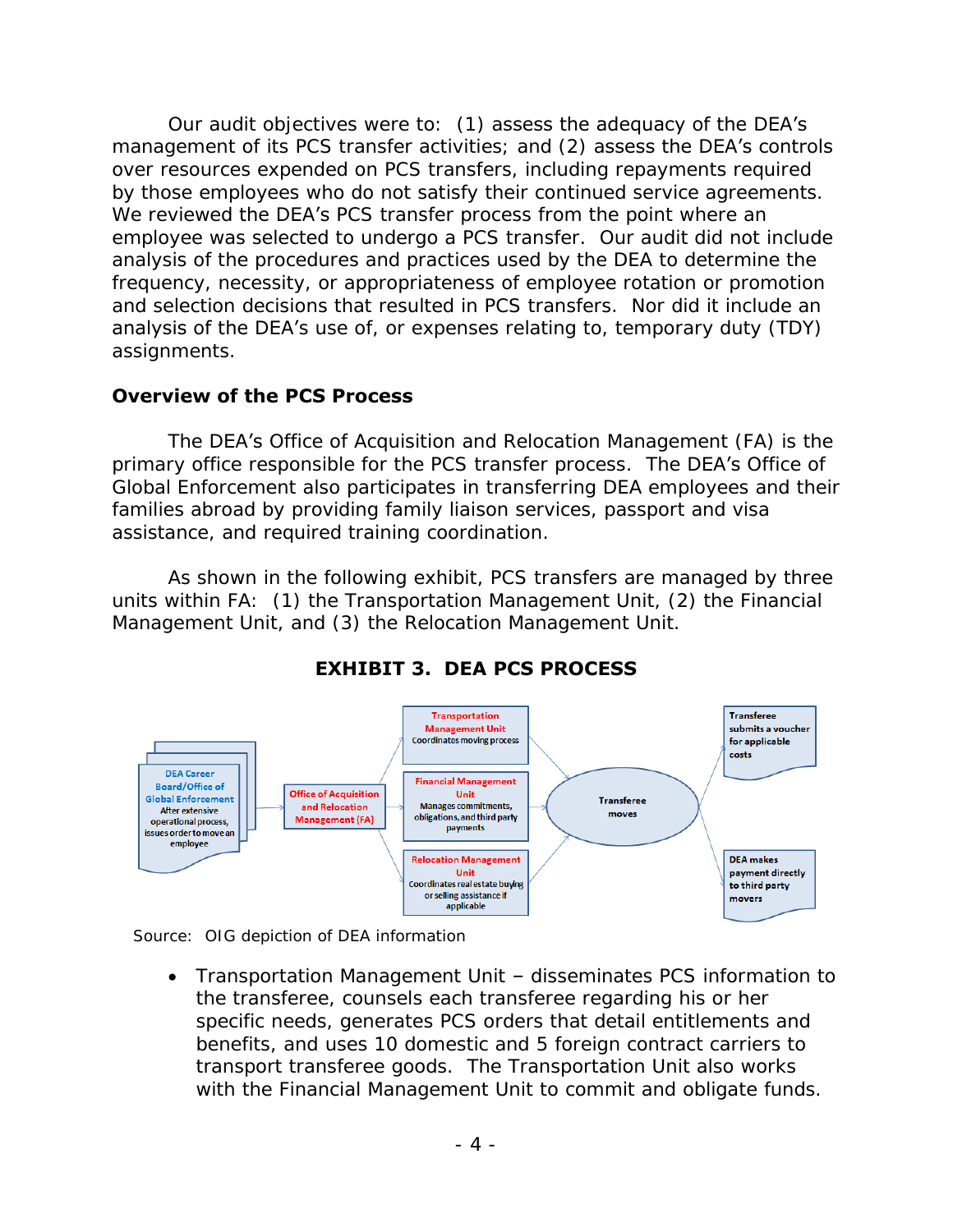- Financial Management Unit commits, obligates, and de-obligates funds. The staff also processes third party payments to vendors.
- Relocation Management Unit counsels employees about real estate entitlements and works with one of two real estate relocation employees. contractors to initiate real estate transactions for eligible

#### <span id="page-8-0"></span>**PCS Process is Well-Established and its Oversight is Adequate**

 management of its PCS transfer activities. We found that the DEA had a well-established process that it followed when guiding employees through the PCS process. We also found that the DEA office responsible for PCS transfers received oversight from multiple entities. Our first objective was to assess the adequacy of the DEA's

#### *A Well-Established Process*

 $\overline{a}$ 

 We found that the FA created and adhered to standard operating educating transferees about the process, and used electronic systems to manage the process.<sup>6</sup> FA specialists used tools to standardize employee initiation e-mails, forms, and checklists. Transferees received standardized and from the DEA intranet. FA also used a relocation database to create and procedures that govern its PCS process, employed a system of informing and transfers, such as a standardized file organization and standard transfer PCS information from briefings and counseling provided by FA personnel, store PCS documents and track PCS transfer activities, and the Financial Management Unit used the DEA accounting system to process PCS expenditures and track PCS funds.

 In addition, FA maintained a library of detailed, DEA-specific handbooks for domestic, foreign, and new employee PCS activities that are comprehensive guides for transferees and contain explanations of regulations, requirements, entitlements, and allowances. We compared the DEA PCS handbooks to the applicable Federal Travel Regulation (FTR) and found that the DEA handbooks adequately covered all appropriate FTR guidance.<sup>7</sup>

 $6$  The Relocation Tracking System is one of the electronic systems used by FA. FA commissioned the development of the system to automate a variety of transfer functions.

 $7$  The General Services Administration issues the FTR to manage the travel and relocation policies for all federal civilian employees and others authorized to travel at government expense. The codified FTR is contained in 41 C.F.R. chs. 300-304 (2013).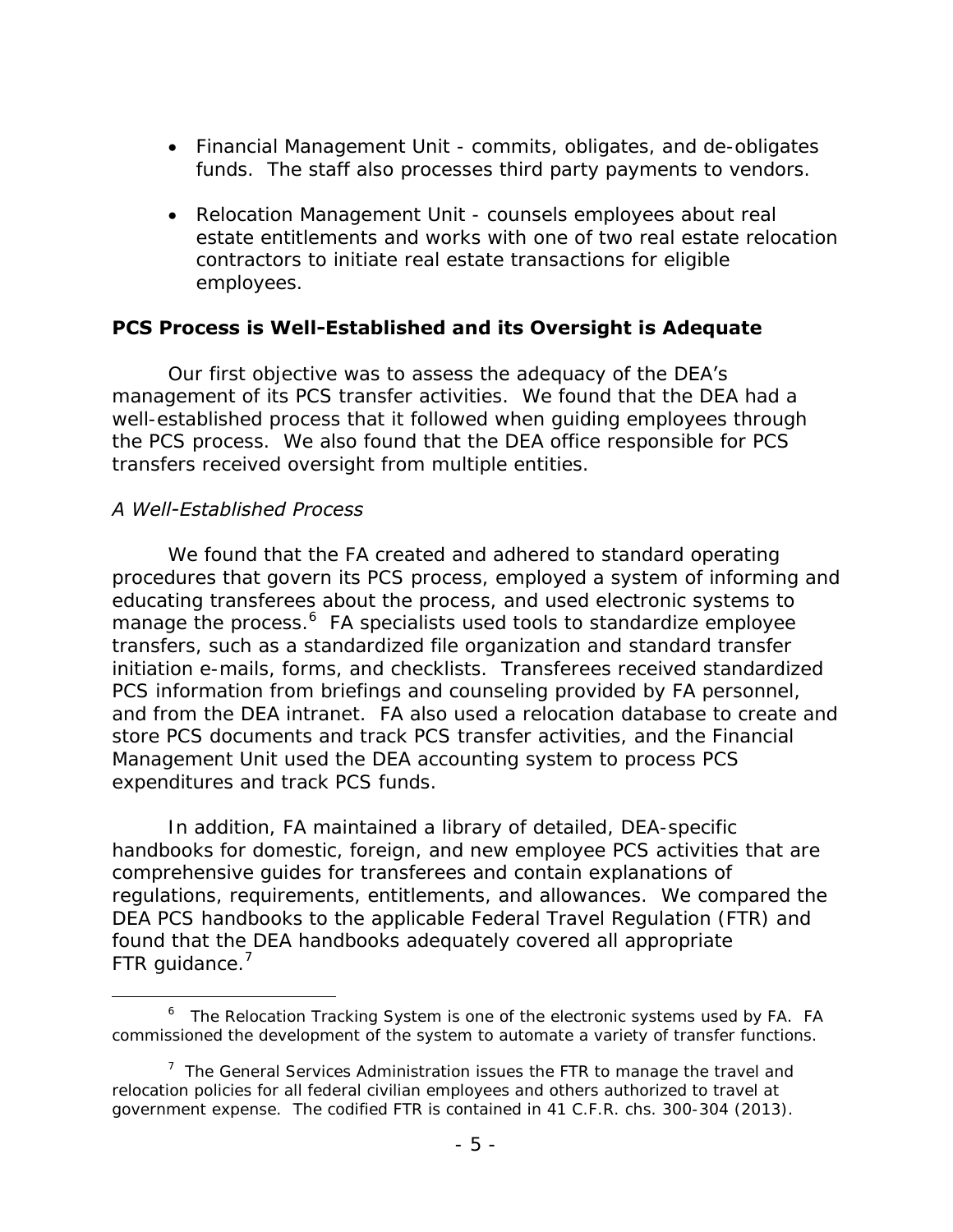#### *Oversight from Multiple Entities*

 We found that FA received oversight from the DEA Office of Inspections (DEA Inspections), and that certain PCS expenditures were reviewed by the DEA Office of Finance and the General Services Administration (GSA).

 Approximately every 3 years, DEA Inspections conducts an on-site inspection of FA's activities. During this review, DEA Inspections spends 2 to 4 weeks on site and reviews a variety of areas, including PCS procedures and expenditures. In years that DEA Inspections does not conduct a review, FA must submit a self-inspection report. We reviewed a DEA Inspections confirmed that they were conducted as described by DEA officials. The report and self-inspection reports prepared during our review period and

 reports did not identify any reportable weaknesses in the PCS program. In addition to the DEA Inspections-related oversight, FA-prepared are fully processed. We also confirmed that copies of processed third party payments for the shipment of transferee goods were sent to GSA for post- payment audits. According to a DEA official, these are sent on a monthly financial documents are reviewed by the DEA Office of Finance before they basis and the GSA reviews these processed payments to ensure that all payments for charges are accurate.

### <span id="page-9-0"></span>**PCS Transfer Activity Controls are Adequate**

 $\overline{a}$ 

 employees who do not satisfy their continued service agreements. We found that the DEA appropriately controlled the resources it expended on PCS transfer activities.<sup>8</sup> Specifically, we found that all the policies used by the DEA for PCS expenditures are governed by the Federal Travel Regulation. DEA for PCS expenditures are governed by the Federal Travel Regulation.<br>Additionally, we found that the DEA maintained an adequate segregation of duties in processing PCS expenditures and monitoring the contractors it employs to provide PCS-related services. We also found that the DEA detailed review of a sample of 30 PCS files, we did not identify any significant exceptions or negative trends. significant exceptions or negative trends.<br>
8 Our audit did not include an evaluation of the DEA's justifications for the PCS Our second objective was to assess the DEA's controls over resources expended on PCS transfers, including repayments required by those established and maintained a standard process for the repayment of PCS-related costs owed by employees. Finally, when we conducted a

transfers or their appropriateness, and it did not assess the DEA's use of, or expenses relating to, TDY assignments.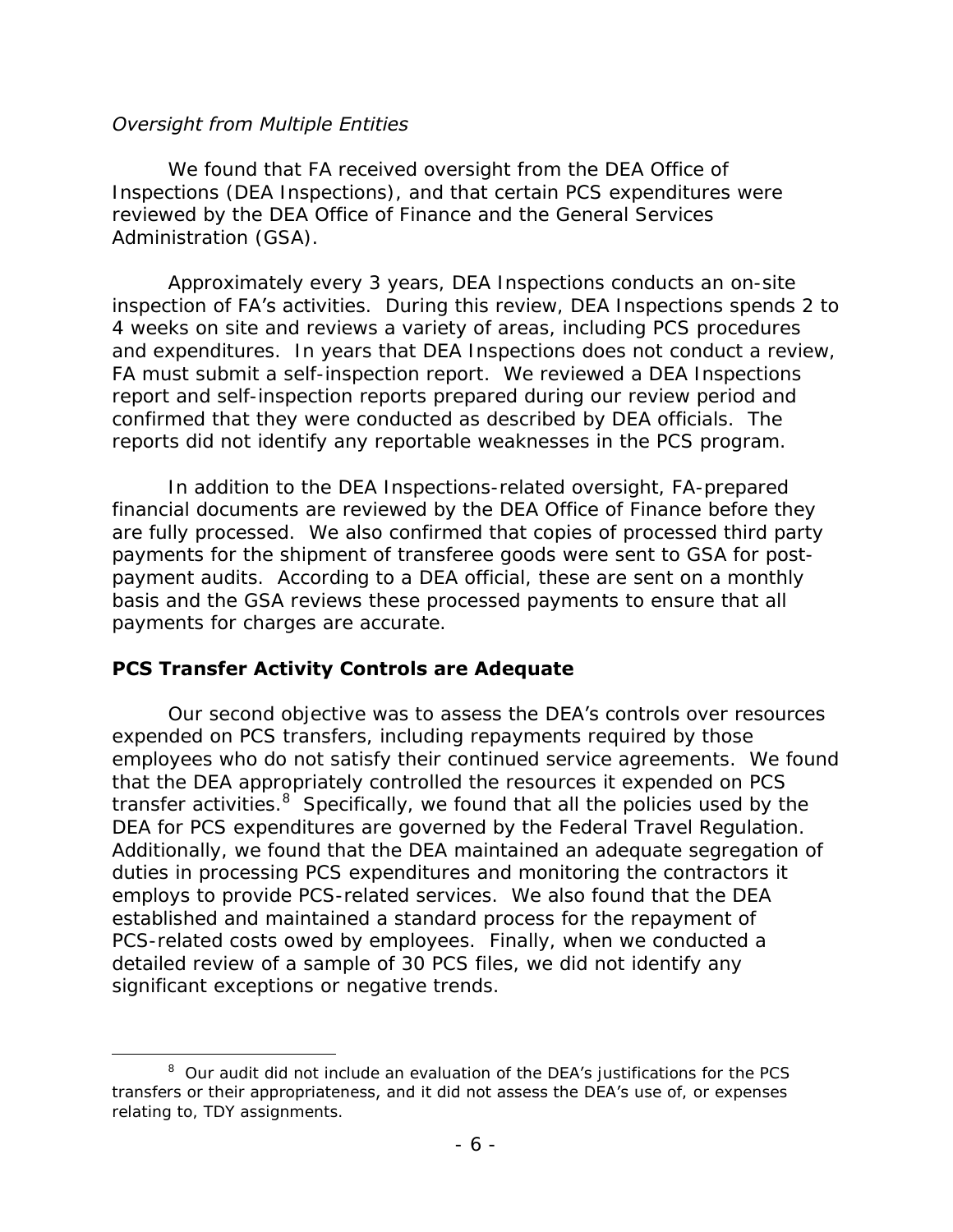#### *Federal Travel Regulation Defines Standards*

 are based on the FTR, which contains government standards for allowable PCS-related expenditures.<sup>9</sup> DEA officials stated that they refer to the FTR when determining entitlements and the allowability of expenditures. Our work revealed that the DEA abided by the FTR. We found that FA policies and practices related to PCS expenditures

 established a standard that is more stringent than the FTR: the DOJ to 120 days. We found that the DEA's regulations were consistent with the DOJ's more stringent standard. In one area of the regulations, the Department of Justice (DOJ) had directive states that the maximum number of days permitted for temporary quarters subsistence expenses is initially limited to 60 days minus the number of days used for a house-hunting trip, whereas the FTR permits up

#### *Appropriate Segregation of Duties*

 expenditures paid directly to employees and those paid to third party voucher review, and invoice payments. The Transportation Management commitment amount, while the Financial Management Unit obligates funds. supervisors for approval. Following supervisory approval, the voucher is review of PCS files and records, we observed evidence of this Office of We found that duties were appropriately segregated for PCS-related vendors. Duties are segregated between units within FA and units within the Office of Finance for entitlement authorizations, commitments, obligations, Unit prepares transferee PCS authorizations and determines the funding Transferees requesting reimbursement first submit vouchers to their local received, reviewed, and recorded by a unit within the Office of Finance. An Office of Finance unit also thoroughly examines each voucher. During our Finance voucher review.

received from carriers prior to payment.<sup>10</sup> To fulfill this requirement, the DEA contracts with an independent pre-payment audit company to review Federal law requires federal agencies to verify the correctness of bills the rates and services of carriers that provide movement and storage of

 $\overline{a}$ 

 $9$  Our audit did not include an evaluation of the appropriateness of the PCS-related expenditure limits that are specified in the FTR.

 $10$  31 U.S.C. § 3726 (2006)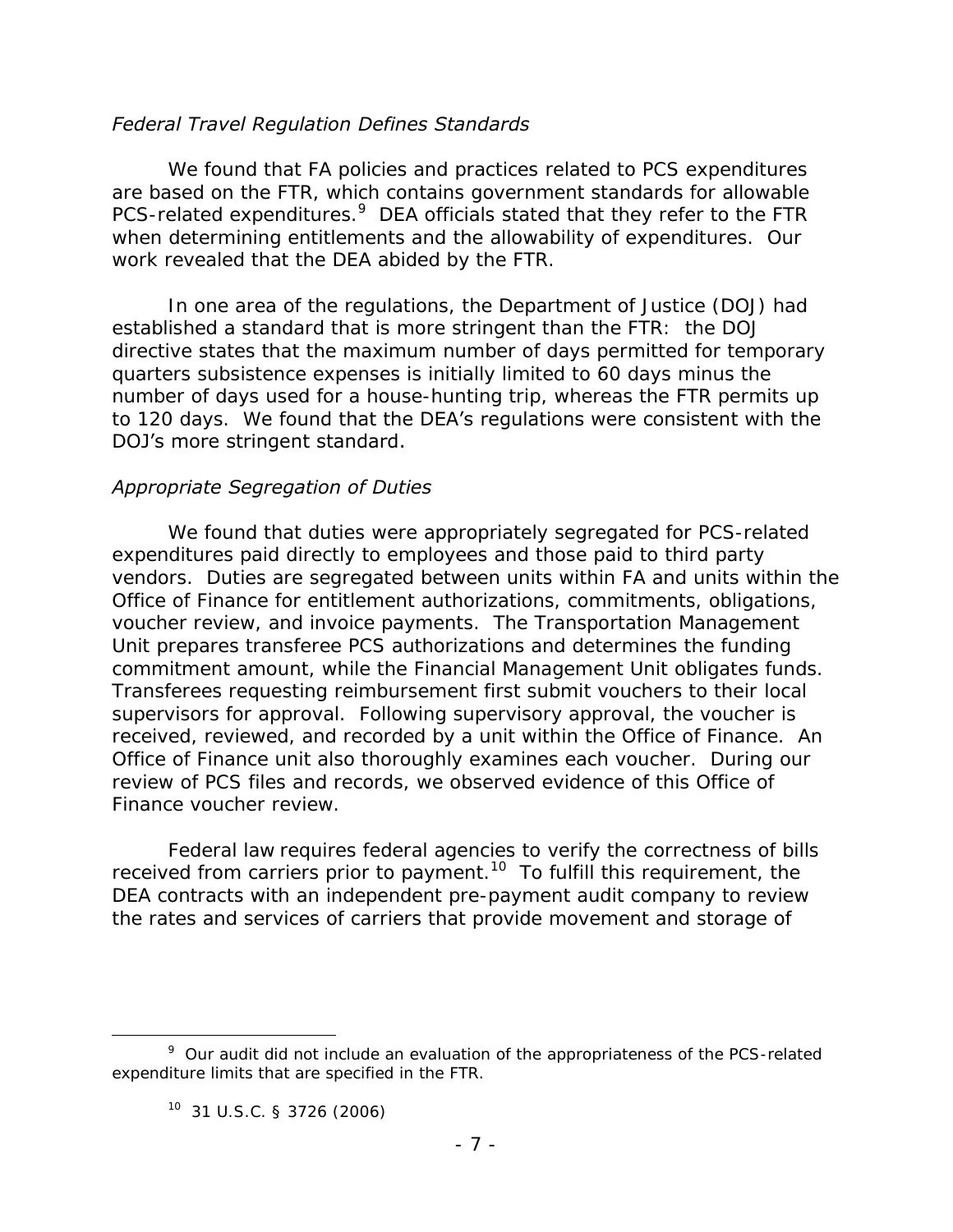goods services for PCS transfers.<sup>11</sup> Invoices provided by third party vendors pre-payment audit contractor. After receipt, one Financial Management Unit approves the payment. Further, the Office of Finance completes an related to repayments. During our review of PCS files and supporting are processed by the Financial Management Unit after being reviewed by the staff member completes data entry into the financial system while another additional review for accuracy and initiates payments and processes deposits documents, we saw evidence of the pre-payment audit company review of invoices.

#### *Adequate Monitoring of Contractors*

 $\overline{a}$ 

 invoices related to shipping goods. FA monitors its principal contractors in a staff members speak with contractors on a daily basis and engage in formal transactions and contractor performance. The Relocation Management Unit management. According to an official, the real estate contractors also submit a weekly progress report. The contractors used by the customer satisfaction and billing timeliness. We believe that these methods We found that FA uses GSA-approved contractors as appropriate for the movement and storage of household goods and privately owned vehicles, real estate relocation transactions, and pre-payment audits of variety of ways. According to an FA official, Relocation Management Unit weekly meetings, as well as semi-annual meetings, to discuss the status of staff also has access to the contractors' databases to view caseload Transportation Management Unit are monitored using criteria such as for monitoring contractors are adequate.<sup>12</sup>

 home sale programs through which they work with transferees to market real estate and facilitate a sale to a buyer, or if the home does not sell within a reasonable timeframe, to purchase the home. According to the DEA, these In addition, in FY 2012, FA negotiated with its two real estate relocation contractors to reduce the rate charged to the DEA, resulting in monetary savings for the government. These contractors run guaranteed contractors are GSA-approved and work with multiple government agencies.

 and storage-in-transit. The PPAC assesses excess weight issues and ensures the bill is in compliance with the FTR and other applicable standards. The PPAC also reviews the assesses supplemental services. <sup>11</sup> The pre-payment audit company (PPAC) reviews rates and amounts charged for household goods shipments, shipments of vehicles, unaccompanied baggage shipments, invoices for duplicate charges, ensures invoices have the proper weight tickets, and

 $12$  Our audit included evaluating DEA's efforts to monitor the PCS pre-payment activities of these contractors but did not include evaluating security clearances or any other matters involving the GSA-approved contractors.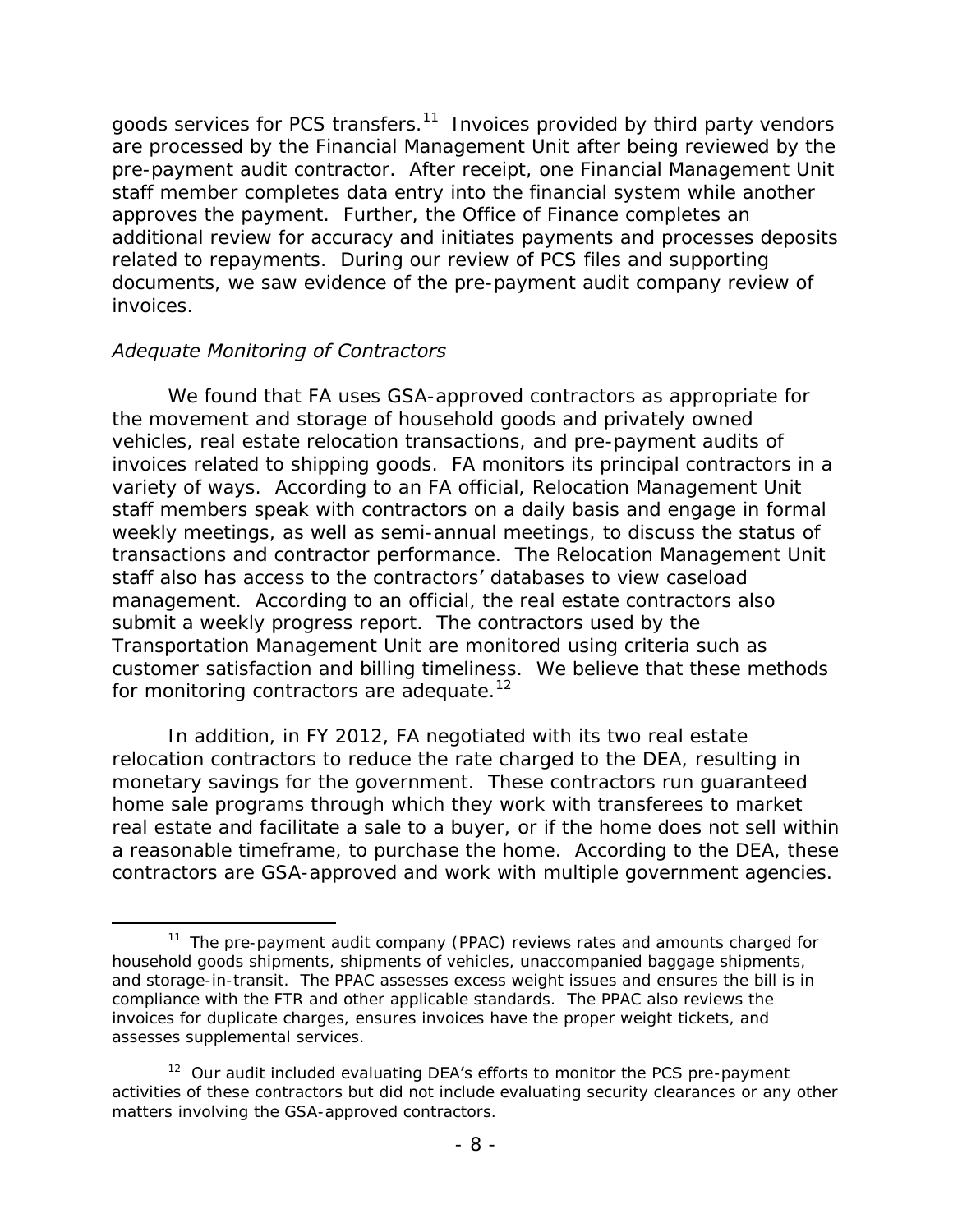#### *Sufficient Repayments Process*

 $\overline{a}$ 

minimum agreement length of 1 year.<sup>13</sup> However, if the service agreement repay funds reimbursed to him or her, including any amounts paid to third parties on behalf of the employee. For all PCS-related debt collection, FA separated from service. In the event of a match, FA sends the information with a letter to the employee requesting payment. Debtors can provide payment as instructed, can contact the Office of Finance to establish a debt. If debtors disagree with the amounts owed, they can appeal the debt. If debtors do not pay, the Office of Finance sends the debt to the U.S. Department of the Treasury for collection. Generally, personnel are eligible for relocation entitlements if they agree to remain in government service for a specified period of time, with a is violated for reasons within the employee's control, the employee must reviews data on a monthly basis for those DEA employees who have payment plan, or can request that the DEA Chief Financial Officer waive the

 procedures for this process. On a monthly basis, an FA employee uses a employees who completed a PCS transfer within the previous 12 months. If the end of the service agreement period and the agreement was breached, FA confirms amounts expended for the PCS and prepares and issues the initial debt notification letter to the employee. If no appeal or waiver forwarded to the Office of Finance to initiate the debt collection. We found that FA staff created and adhered to standard operating database to compare a record of non-active employees to a record of FA staff confirm that individuals did not remain in government service until request is received from the employee, information on the amount owed is

 prior home to a new home but are restricted to weight allowances. The directly to the DEA. If the shipment exceeds the maximum weight prescribed, the DEA will pay the total charges, but the employee is required to reimburse the government for the cost of any charges applicable to the excess weight. For these excess weight shipments, a similar collection process is followed. FA sends a letter with the amount owed and supporting documentation to the employee. If no appeal or waiver request is received Finance to initiate the debt collection. Finance to initiate the debt collection.<br>13 The 1-year minimum is established by the FTR. Senior Executive Service last Additionally, transferees are entitled to have goods shipped from a expenses incurred for the shipment of an employee's goods are billed from the employee, the excess weight charges are forwarded to the Office of

move home, employee return for separation, and the early return of an employee's dependent are transfer categories that do not necessitate a service agreement.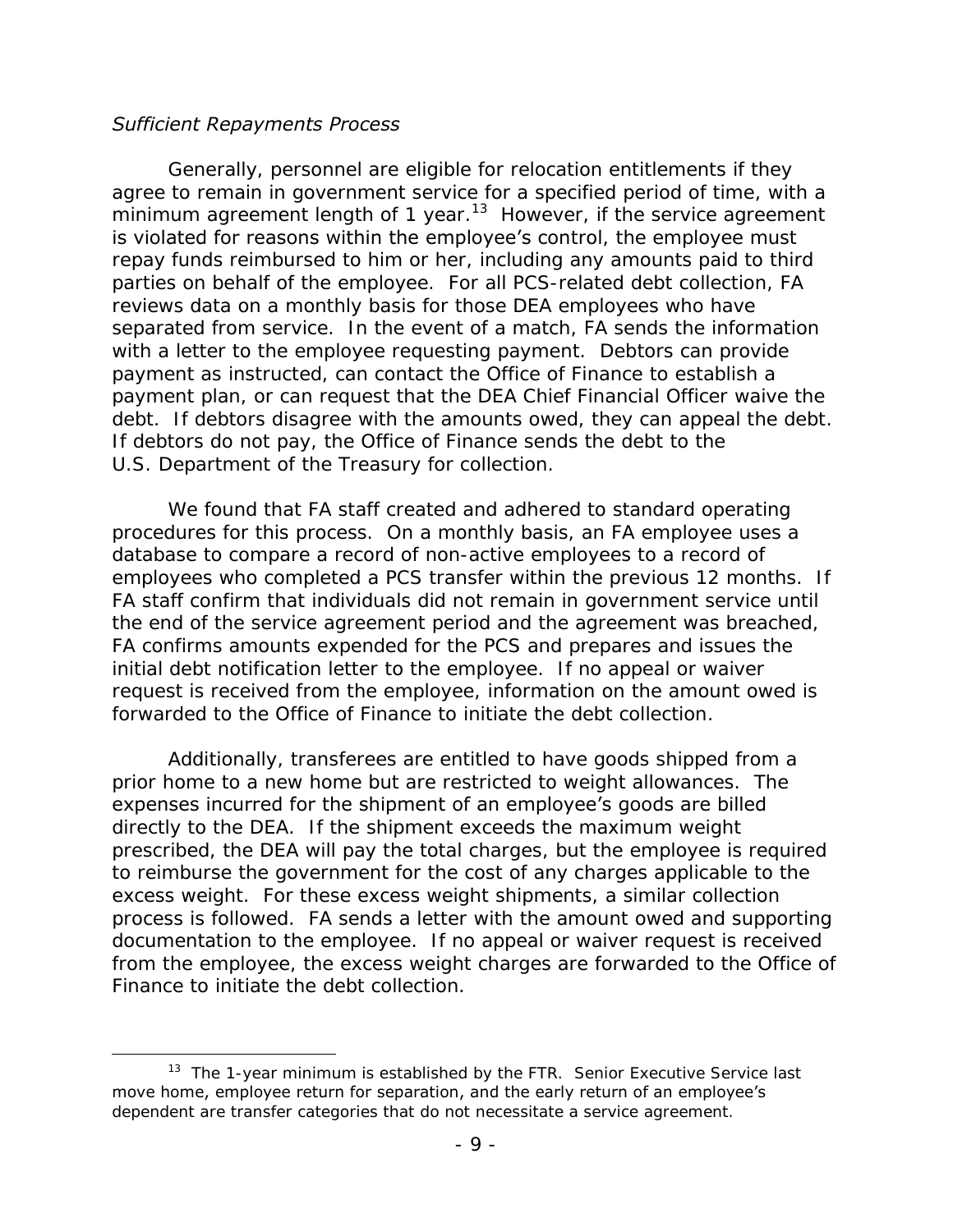In our detailed review of a sample of 30 DEA PCS files, we identified one instance, involving \$3,796, in which the DEA exercised its collection process. process.<br>We examined the **DEA's efforts to identify service agreement violations** 

 and to recoup monies owed to the government for those violations, as well as instances of excess weight shipments. We obtained a list of separated who left government service before completion of their service agreements. violators list, and we found that the transferees we identified through our collection process for each of these transferees. employees and compared it to a list of employees who had a PCS transfer. Through this reconciliation, we identified 13 transferees in our review period We compared our independently created list to FA's service agreement independent reconciliation were also identified by FA, and FA had initiated its

 weight household goods shipments occurred. We selected and reviewed a process. For the 10 cases we reviewed, we found that FA and the Office of Finance both used an established process for recouping payments owed from transferees. Therefore, it appears that FA appropriately identified service agreement violators and followed up on excess weight repayments. Based on the audit work we performed in this area, we believe the DEA adequately In addition, we reviewed the population of 76 cases for which excess sample of 10 of the 89 combined service agreement violators and excess weight instances and confirmed that repayments were made or were in pursued debts owed to the government.

#### *Review of PCS Expenditures*

 transferees, with PCS costs amounting to \$2,181,267, or approximately period.<sup>14</sup> As shown in Exhibit 4, each file reviewed was made up of numerous transactions.<sup>15</sup> We reviewed a judgmental sample of 30 PCS files for 30 DEA 2 percent of the total amount spent on PCS transfers during our review

 $\overline{a}$  $14$  We applied judgmental sampling design to obtain broad exposure to numerous facets of the PCS program, including the number of transferee dependents, transferee job and a variety of benefit categories. Appendix I contains additional information regarding our sample selection and testing methodology. series, transfer types (domestic or foreign), the expenditures related to the transfer activity,

our sample selection and testing methodology.<br><sup>15</sup> While transfers are initiated during a specific fiscal year, expenditures and obligations often span multiple fiscal years. As a result, obligations that remain open may still incur transfer costs.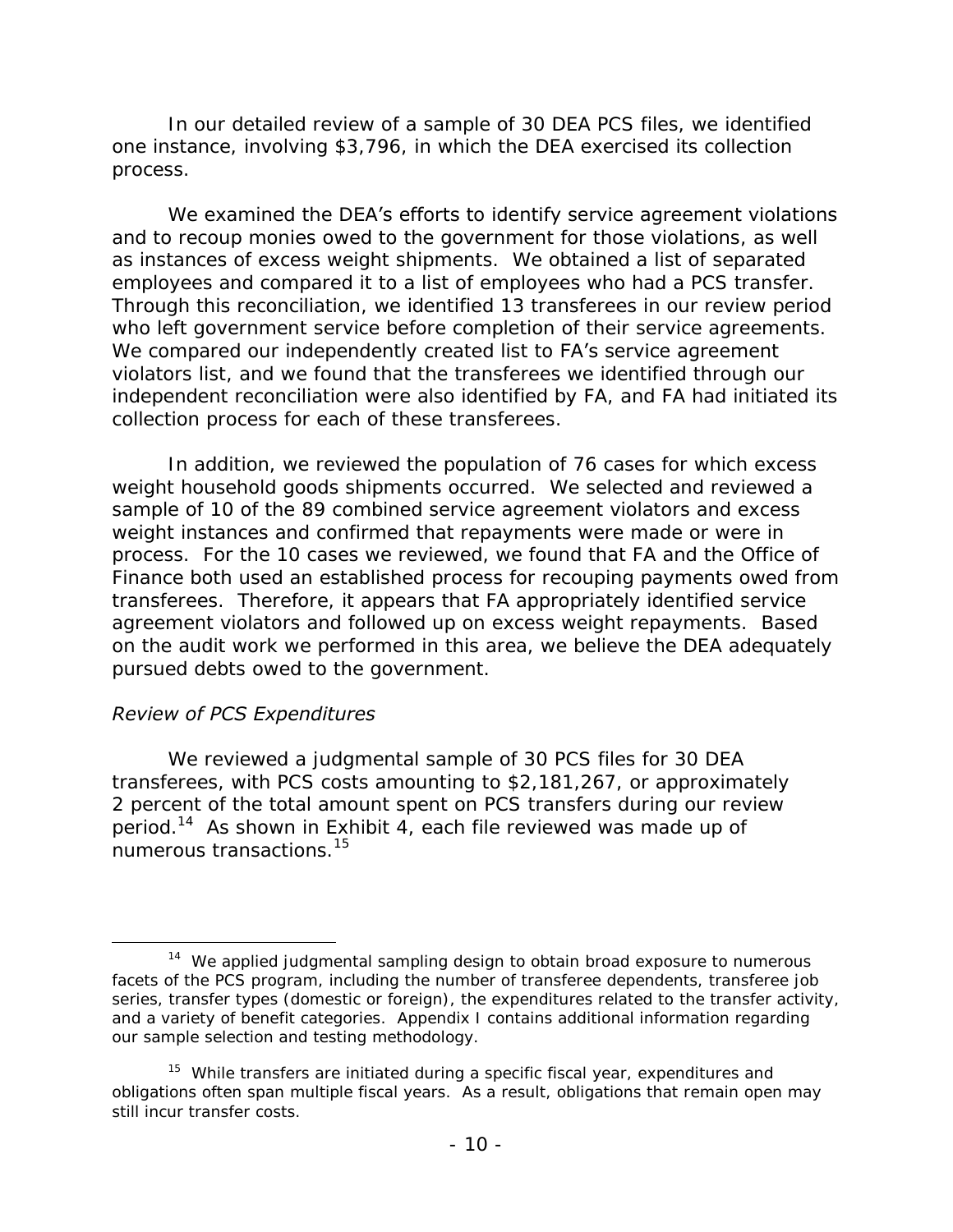### **EXHIBIT 4. DETAILED REVIEW OF EXPENDITURES ASSOCIATED WITH 30 DEA PCS FILES**

| <b>MOVE DATA</b>                                          |                            |           | <b>BENEFIT CATEGORIES</b> |            |            |           |             | <b>TESTING</b>                         |             |                                                         |                                                               |
|-----------------------------------------------------------|----------------------------|-----------|---------------------------|------------|------------|-----------|-------------|----------------------------------------|-------------|---------------------------------------------------------|---------------------------------------------------------------|
| <b>TOTAL SPENT ON</b><br><b>PCS ACTIVITY<sup>16</sup></b> | <b>MOVE</b><br><b>TYPE</b> | <b>FY</b> | <b>HHT</b>                | <b>ERT</b> | <b>MEA</b> | <b>TQ</b> | <b>RE</b>   | <b>HHG</b><br><b>AND</b><br><b>SIT</b> | <b>RITA</b> | <b>NUMBER</b><br>OF<br><b>VOUCHERS</b><br><b>TESTED</b> | <b>NUMBER OF</b><br><b>VOUCHERS WITH</b><br><b>EXCEPTIONS</b> |
| \$337,095                                                 | <b>DD</b>                  | 2011      | $\times$                  | $\times$   | $\times$   | $\times$  | $\times$    | X                                      | $\times$    | 43                                                      | 1                                                             |
| \$312,905                                                 | <b>DD</b>                  | 2011      | $\times$                  | $\times$   | $\times$   | $\times$  | $\times$    | $\times$                               | $\times$    | 39                                                      | $\mathbf{1}$                                                  |
| \$306,464                                                 | <b>DD</b>                  | 2011      | $\times$                  | $\times$   | $\times$   | $\times$  | $\mathsf X$ | $\times$                               | $\mathsf X$ | 33                                                      |                                                               |
| \$297,713                                                 | <b>FD</b>                  | 2011      |                           | $\times$   | $\times$   | $\times$  | $\times$    | $\times$                               | $\times$    | 33                                                      | $\mathbf{1}$                                                  |
| \$265,023                                                 | <b>DD</b>                  | 2011      | $\times$                  | $\times$   | $\times$   | $\times$  | $\times$    | $\times$                               | $\times$    | 34                                                      |                                                               |
| \$74,202                                                  | <b>DD</b>                  | 2010      | $\times$                  | $\times$   | $\times$   | $\times$  | $\times$    | $\times$                               | $\times$    | 54                                                      |                                                               |
| \$70,480                                                  | FF                         | 2010      |                           | $\times$   | $\times$   | $\times$  |             | $\mathsf X$                            | $\mathsf X$ | 14                                                      |                                                               |
| \$52,032                                                  | <b>FD</b>                  | 2012      |                           | $\times$   | $\times$   | $\times$  | $\times$    | X                                      | $\mathsf X$ | 40                                                      |                                                               |
| \$48,953                                                  | <b>DD</b>                  | 2012      | $\times$                  | $\times$   | $\times$   | $\times$  | $\times$    | $\times$                               | $\mathsf X$ | 27                                                      |                                                               |
| \$44,424                                                  | DF                         | 2010      |                           | $\times$   | $\times$   | $\times$  |             | $\times$                               | $\times$    | 20                                                      |                                                               |
| \$44,333                                                  | <b>DD</b>                  | 2011      | $\times$                  | $\times$   | $\times$   | $\times$  |             | $\times$                               | $\times$    | 31                                                      |                                                               |
| \$41,042                                                  | DF                         | 2012      |                           | $\times$   | $\times$   | $\times$  |             | $\mathsf X$                            | $\times$    | 17                                                      |                                                               |
| \$33,423                                                  | <b>FD</b>                  | 2010      |                           | $\times$   | $\times$   | $\times$  |             | $\mathsf X$                            | $\mathsf X$ | 16                                                      |                                                               |
| \$33,174                                                  | DF                         | 2012      |                           | $\times$   | $\times$   | $\times$  |             | $\mathsf X$                            | $\times$    | 13                                                      | $\overline{2}$                                                |
| \$31,359                                                  | FD                         | 2011      |                           | $\times$   | $\times$   | $\times$  |             | $\mathsf X$                            | $\times$    | 26                                                      |                                                               |
| \$28,956                                                  | DF                         | 2010      |                           | $\times$   | $\times$   | $\times$  |             | $\times$                               | $\mathsf X$ | 13                                                      |                                                               |
| \$27,118                                                  | <b>FD</b>                  | 2012      |                           | $\times$   | $\times$   | $\times$  | X           |                                        | $\times$    | 24                                                      |                                                               |
| \$23,474                                                  | DF                         | 2010      |                           | $\times$   | $\times$   |           |             | X                                      | $\times$    | 16                                                      |                                                               |
| \$18,843                                                  | DF                         | 2012      |                           | $\times$   | $\times$   |           |             | $\times$                               | $\times$    | 15                                                      |                                                               |
| \$18,137                                                  | DF                         | 2012      |                           | $\times$   | X          | $\times$  |             | $\times$                               | $\times$    | 16                                                      |                                                               |
| \$13,597                                                  | DF                         | 2012      |                           |            |            |           |             | $\times$                               |             | $\mathbf{1}$                                            |                                                               |
| \$13,200                                                  | <b>DD</b>                  | 2012      | $\times$                  | $\times$   |            |           | $\times$    | $\mathsf X$                            | $\times$    | 20                                                      |                                                               |
| \$13,027                                                  | <b>FD</b>                  | 2012      |                           |            |            |           |             | $\mathsf X$                            |             | $\mathbf{1}$                                            |                                                               |
| \$10,713                                                  | <b>DD</b>                  | 2011      | $\times$                  | $\times$   | $\times$   |           |             | $\mathsf X$                            | $\times$    | 15                                                      | $\mathbf{1}$                                                  |
| \$7,098                                                   | <b>DD</b>                  | 2012      |                           |            |            |           |             | $\mathsf X$                            |             | 1                                                       |                                                               |
| \$6,166                                                   | <b>DD</b>                  | 2011      |                           | $\times$   |            |           |             | $\mathsf X$                            | $\times$    | $\overline{7}$                                          |                                                               |
| \$2,812                                                   | <b>DD</b>                  | 2011      |                           | $\times$   |            |           |             | $\times$                               | X           | 6                                                       |                                                               |
| \$2,388                                                   | <b>DD</b>                  | 2011      |                           | $\times$   |            |           |             | $\times$                               |             | $\overline{4}$                                          |                                                               |
| \$2,041                                                   | <b>DD</b>                  | 2012      |                           | $\times$   |            |           |             | $\mathsf X$                            |             | $\overline{2}$                                          |                                                               |
| \$1,075                                                   | <b>DD</b>                  | 2010      |                           |            |            |           | $\times$    |                                        |             | $\mathbf{1}$                                            |                                                               |
| \$2,181,267                                               |                            |           | $\mathbf{9}$              | 26         | 21         | 18        | 11          | 28                                     | 24          | 582                                                     | 6                                                             |

Source: DEA Office of Acquisition and Relocation Management and OIG analysis

 $\overline{a}$ 

 We reviewed supporting documents, including obligation and receipts, invoices, tax documents, and lodging and credit card bills. The few exceptions we identified are listed below. commitment documents, travel orders, authorizations, travel vouchers,

 $16$  To ensure a judgmental sample representative of a variety of aspects of the DEA PCS program, our sample of 30 files included both those with a range of PCS expenditures, dependent and the shipment of a transferee vehicle.<br>- 11 as well as files for specific PCS-funded activities such as the early return of a transferee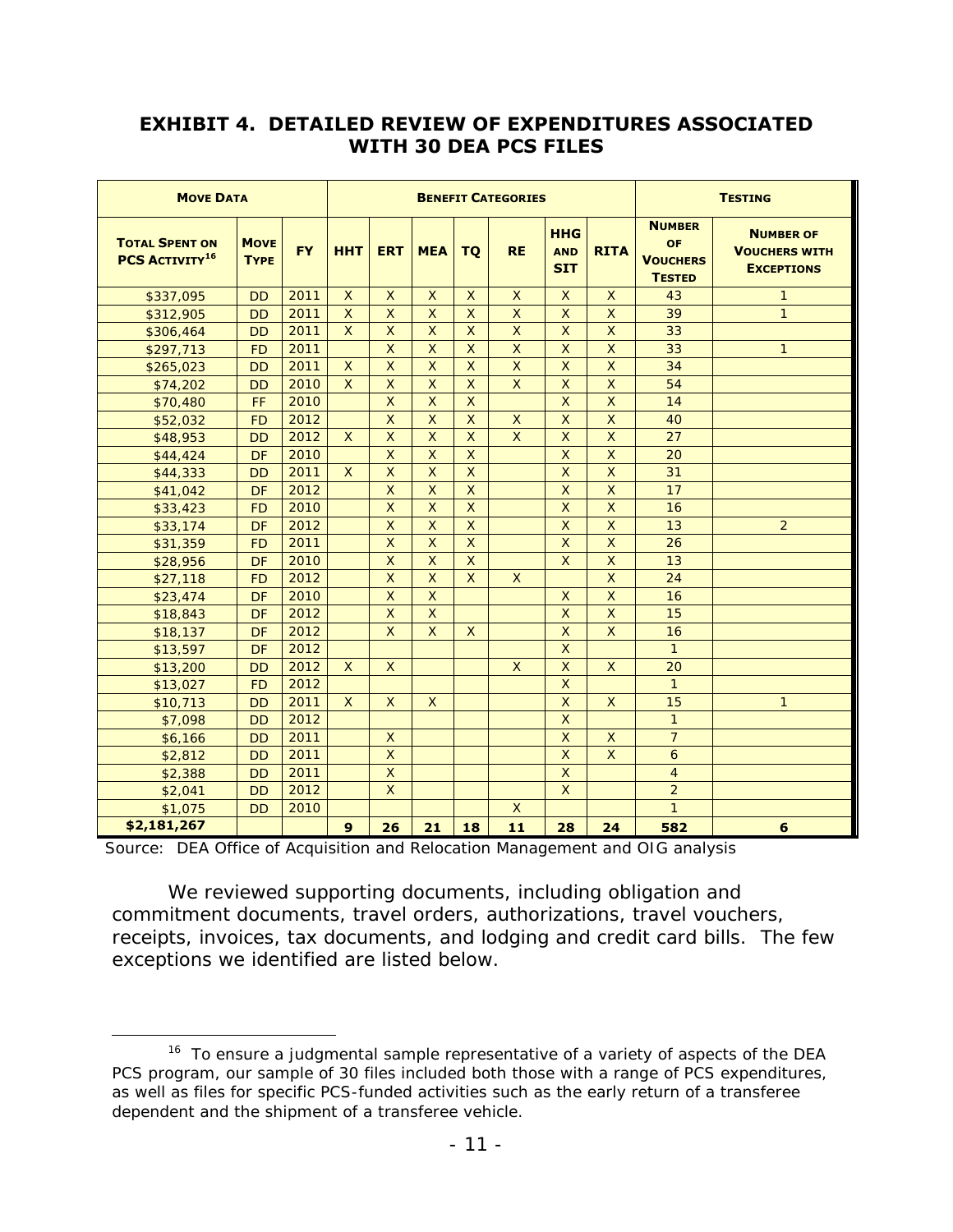- amounting to \$361. Following our review, DEA officials stated that the employee to correct this discrepancy. A transferee claimed and was reimbursed twice for the same airfare they would initiate collection procedures for this amount, and we subsequently confirmed that the DEA processed a repayment from
- final day of temporary housing. Following our review, DEA officials stated that they would initiate collection procedures, and we the employee to correct this discrepancy. A transferee claimed and was reimbursed \$308 for groceries on the subsequently confirmed that the DEA processed a repayment from
- of gas services. However, the file indicated that the employee submitted an estimate instead of an invoice and proof of payment.<br>Following our review, DEA officials contacted the transferee to confirmed that the DEA obtained the receipt for the expenditure. A transferee claimed and was reimbursed \$565 for the installation request a receipt for the installation services. We subsequently
- expenses. Following our review, DEA officials stated that they A transferee claimed and was reimbursed for two expenditures totaling \$327 without providing supporting documentation for the would initiate collection procedures for this amount, and we subsequently confirmed that the DEA processed a repayment from the employee to correct this discrepancy.
- alcohol, which is not allowable according to the FTR. According to DEA, this was an oversight. We subsequently confirmed that the A transferee claimed and was reimbursed \$95 for the purchase of DEA processed a repayment from the employee to correct this discrepancy.

 sample were allowable and in accordance with DEA policy and the FTR. Overall, we found that almost all PCS-related expenditures in our None of the minor exceptions detailed above are material, and we did not identify any areas for potential cost savings.

### *Temporary Quarters*

 Temporary Quarters (TQ) is a PCS allowance category that permits home. Expenses may include lodging, groceries, meals, laundry, and dry cleaning. Transferees are authorized TQ for 10-day, 30-day, or 60-day authorized transferees reimbursement for expenses incurred during the interim period between leaving their prior home and moving into their new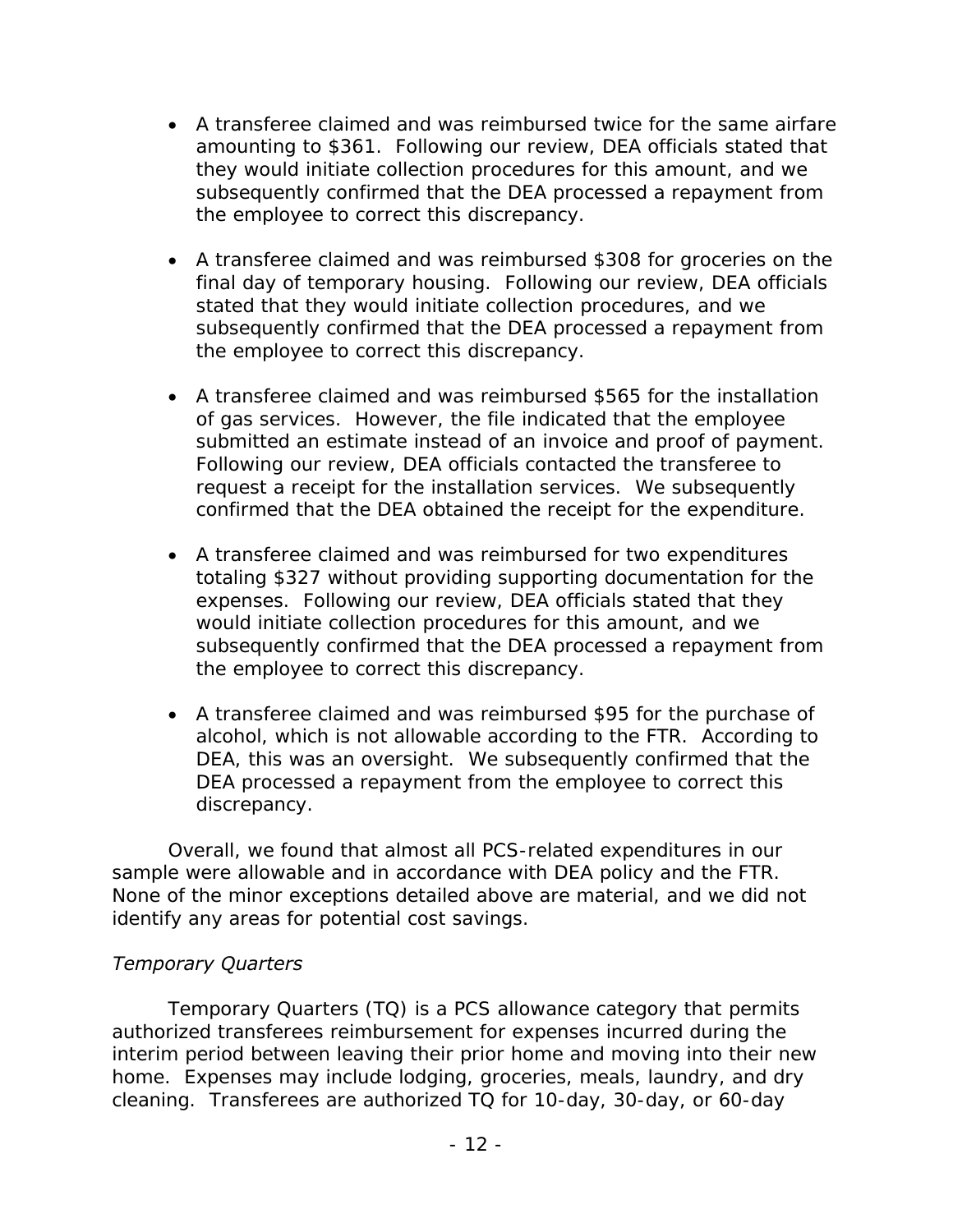amount initially approved. To request an additional period of TQ, transferees must submit a written request to FA at least 2 weeks prior to expiration of the authorized TQ period specifying the number of additional justification for the extension with accompanying supporting documentation. TO. periods depending on the origin and destination of the PCS transfer, and they may request authorization for additional periods of TQ beyond the days needed, the amount of TQ expenses incurred to date, and a We found that the DEA's policy was in accordance with DOJ policy regarding

 their PCS transfers. Of these 18 transferees, 10 requested and were granted TQ extensions. We reviewed these 10 requests to determine whether the DEA followed its policy in granting TQ extensions. We found that 10 of the 10 approved extension requests we reviewed did not contain extension, both of which are required by DEA policy. We discussed this matter with DEA officials, and the DEA subsequently updated its PCS extension requests to meet the intent of the DEA's TQ policy. In our sample of 30 transferees, we found that 18 used TQ as part of the justification for the extension or supporting documentation for the handbooks and its standard operating procedures for processing TQ

#### <span id="page-16-0"></span>**Conclusion**

transfer files, and reviewed repayments procedures. We found the DEA's the FTR. Based on our review, it appears the DEA established suitable practices for the management of PCS activities and operated within an discrepancies in the expenditure records we reviewed. For this audit we interviewed personnel, assessed procedures for managing and accounting for PCS transfer activities, reviewed a sample of practices and procedures for PCS transfer activities were in accordance with adequate system of internal control. Additionally, we found few discrepancies in the expenditure records we reviewed.<br> $-13 -$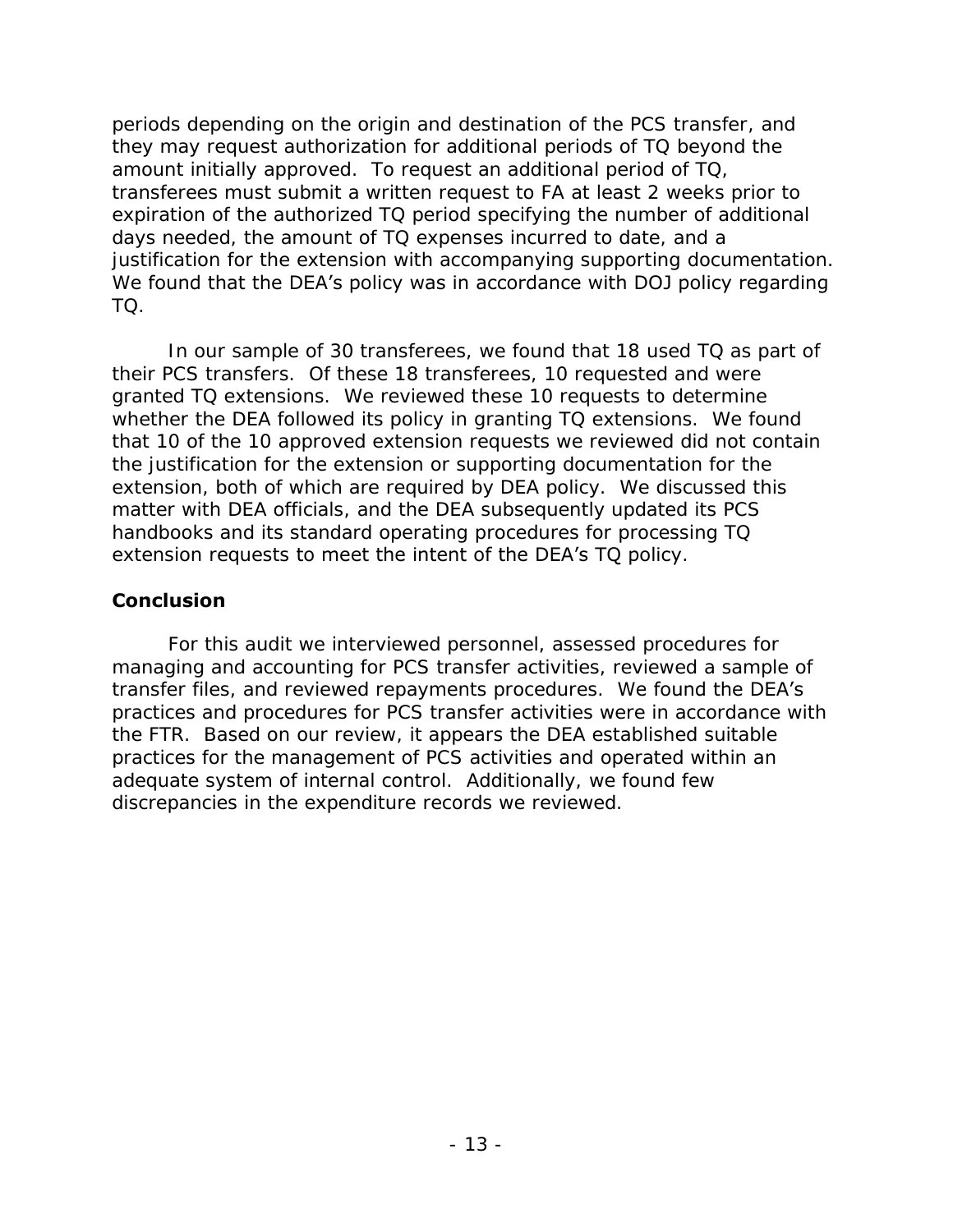# **STATEMENT ON INTERNAL CONTROLS**

<span id="page-17-0"></span> objective. A deficiency in an internal control exists when the design or detect: (1) impairments to the effectiveness and efficiency of operations, (2) misstatements in financial or performance information, or (3) violations of laws and regulations. Our evaluation of the DEA's internal controls was not made for the purpose of providing assurance on the agency's internal As required by the *Government Auditing Standards*, we tested, as appropriate, internal controls significant within the context of our audit operation of a control does not allow management or employees, in the normal course of performing their assigned functions, to timely prevent or control structures as a whole. DEA management is responsible for the establishment and maintenance of internal controls.

 Through our audit testing, we did not identify any deficiencies in the information, or to ensure compliance with laws and regulations. DEA's internal controls that are significant within the context of the audit objectives and that we believe would affect the DEA's ability to effectively and efficiently operate, to correctly state financial and performance

 information and use of the DEA. This restriction is not intended to limit the distribution of this report, which is a matter of public record. Because we are not expressing an opinion on the DEA's internal control structure as a whole, this statement is intended solely for the distribution of this report, which is a matter of public record.<br> - 14 -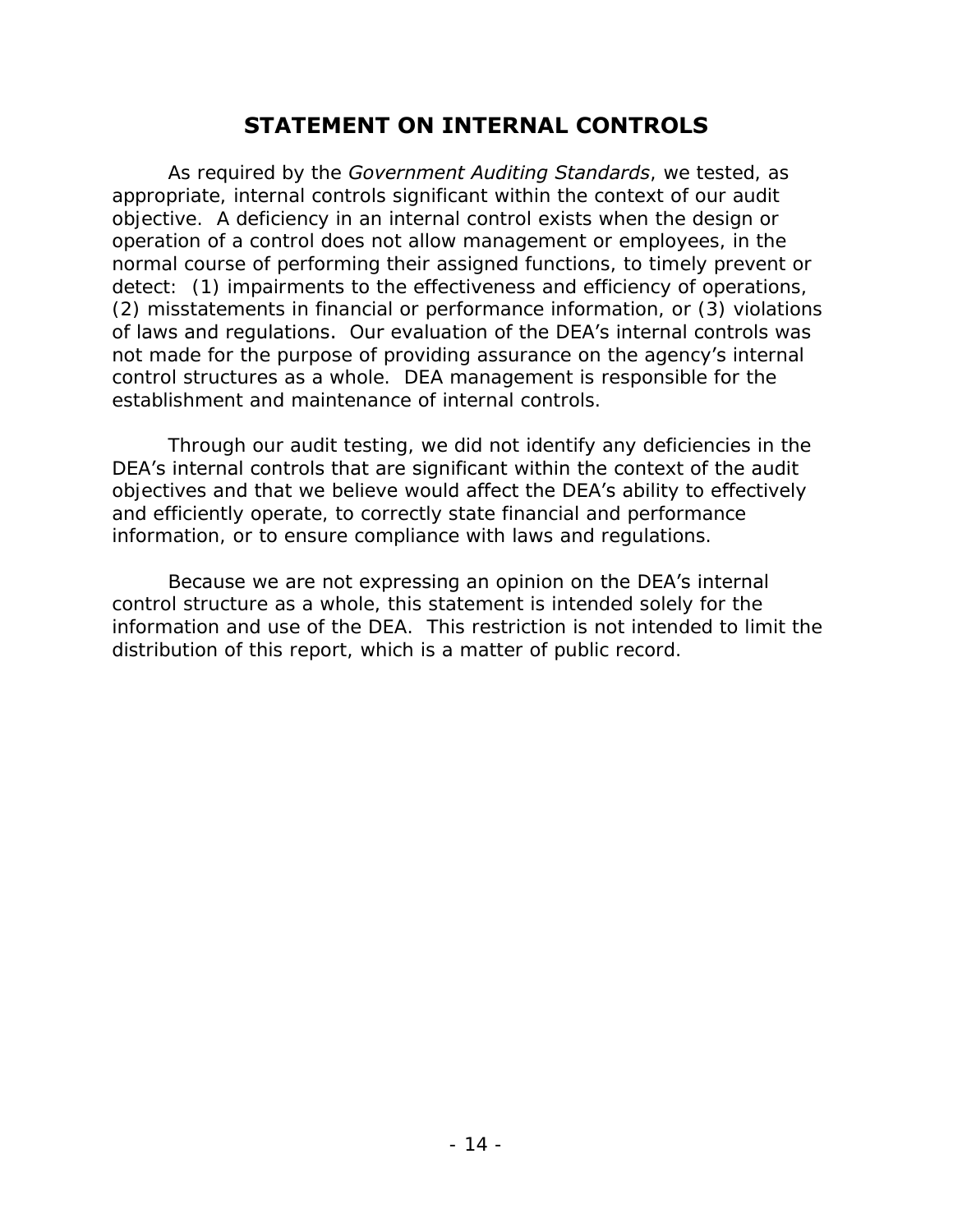# **STATEMENT ON COMPLIANCE WITH LAWS AND REGULATIONS**

<span id="page-18-1"></span><span id="page-18-0"></span> of our audit. DEA management is responsible for ensuring compliance with As required by the *Government Auditing Standards*, we tested, as appropriate given our audit scope and objectives, selected transactions, records, procedures, and practices, to obtain reasonable assurance that DEA management complied with federal laws and regulations for which noncompliance, in our judgment, could have a material effect on the results applicable federal laws and regulations. In planning our audit, we identified the following regulation that concerned the operations of the auditee and that was significant within the context of the audit objective:

Federal Travel Regulation, 41 C.F.R. chs. 300-304 (2013)

 DEA inspection reports, and interviewing DEA personnel. Nothing came to with the aforementioned regulation. Our audit included examining, on a test basis, the DEA's compliance with the aforementioned regulation that could have a material effect on the DEA's operations, through examining DEA PCS documentation, reviewing our attention that caused us to believe that the DEA was not in compliance with the aforementioned regulation.<br>
- 15 -<br>
- 15 -<br>
- 15 -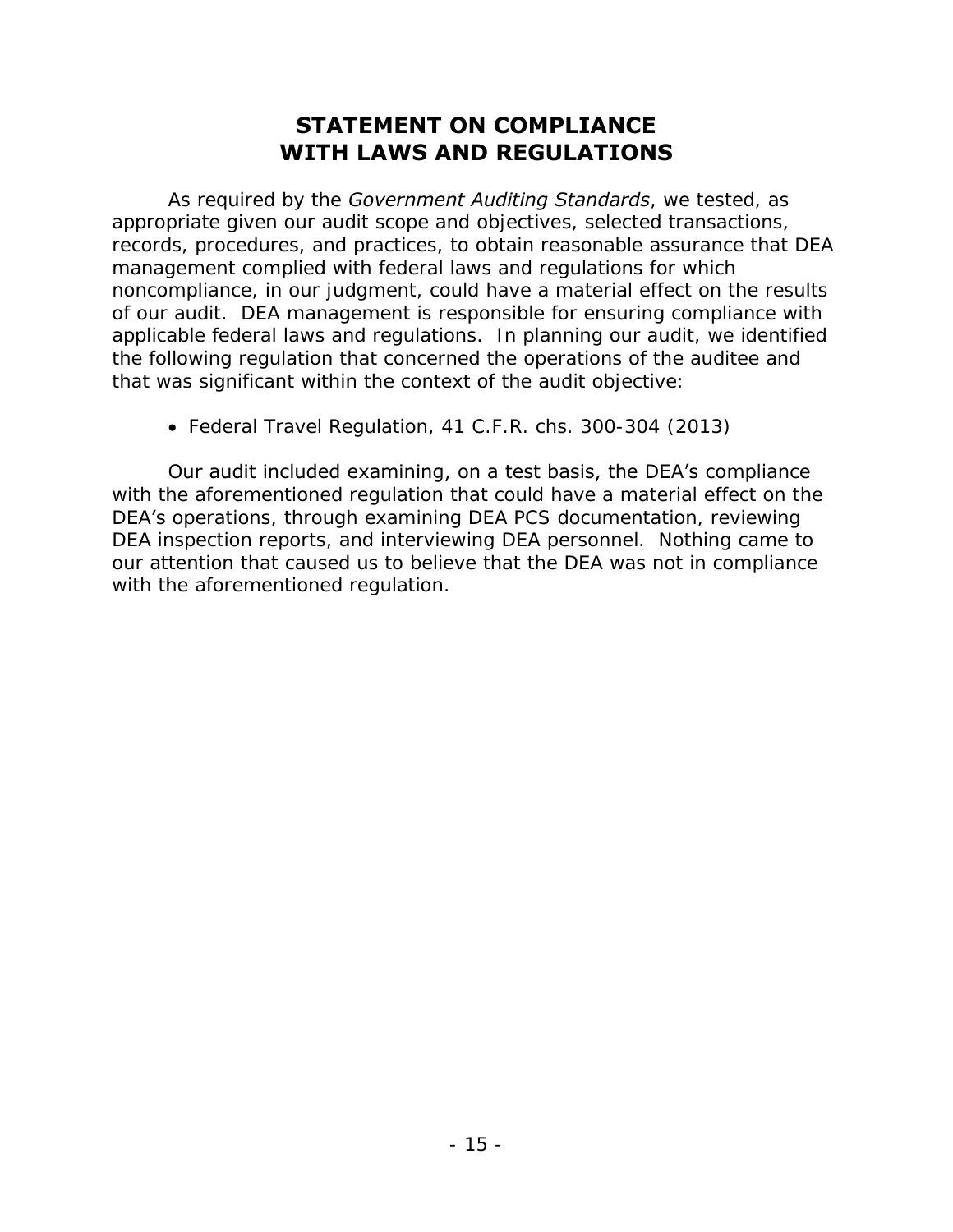# **OBJECTIVES, SCOPE, AND METHODOLOGY**

#### <span id="page-19-0"></span>**Objectives**

 The objectives of our audit were to: (1) assess the adequacy of the DEA's management of its PCS transfer activities; and (2) assess the DEA's controls over resources expended on PCS transfers, including repayments required by those employees who do not satisfy their continued service agreements.

#### **Scope and Methodology**

 accepted government auditing standards. Those standards require that we audit objectives. We believe that the evidence obtained provides a reasonable basis for our findings and conclusions based on our audit objectives. The scope of our audit was the DEA's PCS transfer activities We conducted this performance audit in accordance with generally plan and perform the audit to obtain sufficient, appropriate evidence to provide a reasonable basis for our findings and conclusions based on our from FY 2010 through FY 2012.

 To accomplish our audit objectives, we interviewed 16 officials from the DEA, including officials from the Office of Acquisition and Relocation Resource Management, Office of Professional Responsibility, and the Operations Division. We also interviewed an official from the DOJ Justice Management Division's (JMD) Travel Services Group to determine if JMD has any involvement in the DEA PCS process. In addition, we reviewed relevant portions of the Federal Travel Regulation, DOJ policies, and documentation DEA to govern its PCS process. We also obtained and reviewed the Office of reports and the DEA Inspection Division's most recent report. We reviewed these reports for information relevant to PCS transfers and also to identify areas of risk. Management, Office of Finance, Human Resources Division, Office of related to the DEA PCS process, including contractor documentation, electronic communications, and internal policies and procedures used by the Acquisition and Relocation Management's two most recent self-inspection

 employee rotation or promotion and selection decisions that resulted in PCS Our audit did not include analysis of the procedures and practices used by the DEA to determine the frequency, necessity, or appropriateness of transfers. Nor did it include an analysis of the DEA's use of, or expenses relating to, temporary duty (TDY) assignments, or an evaluation of the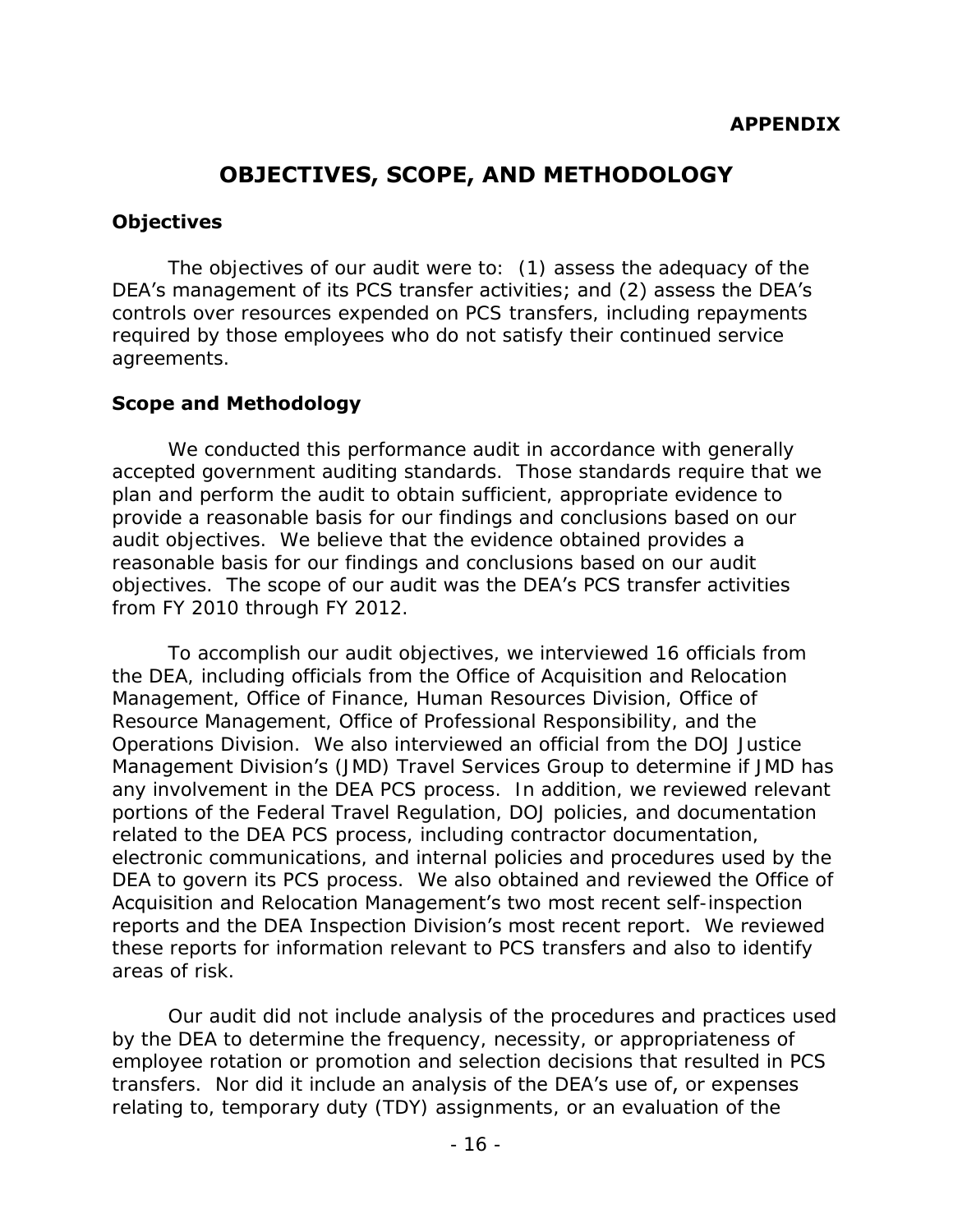appropriateness of the PCS-related expenditure limits that are specified in the FTR.

### *DEA PCS Handbook Review*

 The DEA uses Domestic, Foreign, and New Employee Handbooks to handbooks is allowable according to federal regulation. Furthermore, to assist in understanding the DEA's facilitation of PCS transfers, we reviewed obligations, and third party payments. provide an overview of the authorized benefits and allowances eligible employees are entitled to upon embarking on a PCS transfer. We compared the DEA's handbooks to the FTR to ensure guidance conveyed in the DEA's select guidance from the DEA's Transportation Standard Operating Procedure and DEA policies and procedures governing PCS commitments,

## *Transfer Universe*

 for FY 2010 through FY 2012. According to data we received, there were 2,202 actions related to PCS during that period. These include the PCS moves themselves, as well PCS-related categories that the DEA lists purposes and the return of family members to the United States prior to a same budget. Therefore, we included these actions within our scope. We obtained data on the types of move, origins, destinations, employee We obtained and analyzed data related to DEA employee PCS activity separately, such as when the transferee returns to the U.S. for separation transferee's return. While the DEA lists these categories separately, they not only are a byproduct of a PCS move, but they also are funded by the information, number of dependents, and expenditures.

## *Sample Selection*

 From the 2,202 PCS actions that occurred during our review period, we selected a judgmental sample of 30 transferees. We selected a sample that the PCS program. This non-statistical sample design does not allow for projection of the test results to all PCS expenditures or internal controls and procedures. We selected transfers with zero dependents as well as multiple enforcement employees, both domestic and foreign transfers, and included transfers that represented a variety of benefit categories. The sample also included transferees from each of the fiscal years within our scope. In total, as of January 22, 2013, the DEA PCS program had expended \$94,908,983 on PCS transfers for FYs 2010 through 2012. During our review of 30 PCS adequately represented various aspects of the PCS universe. Judgmental sampling design was applied to obtain broad exposure to numerous facets of dependents, basic and special agent transferees as well as non-law